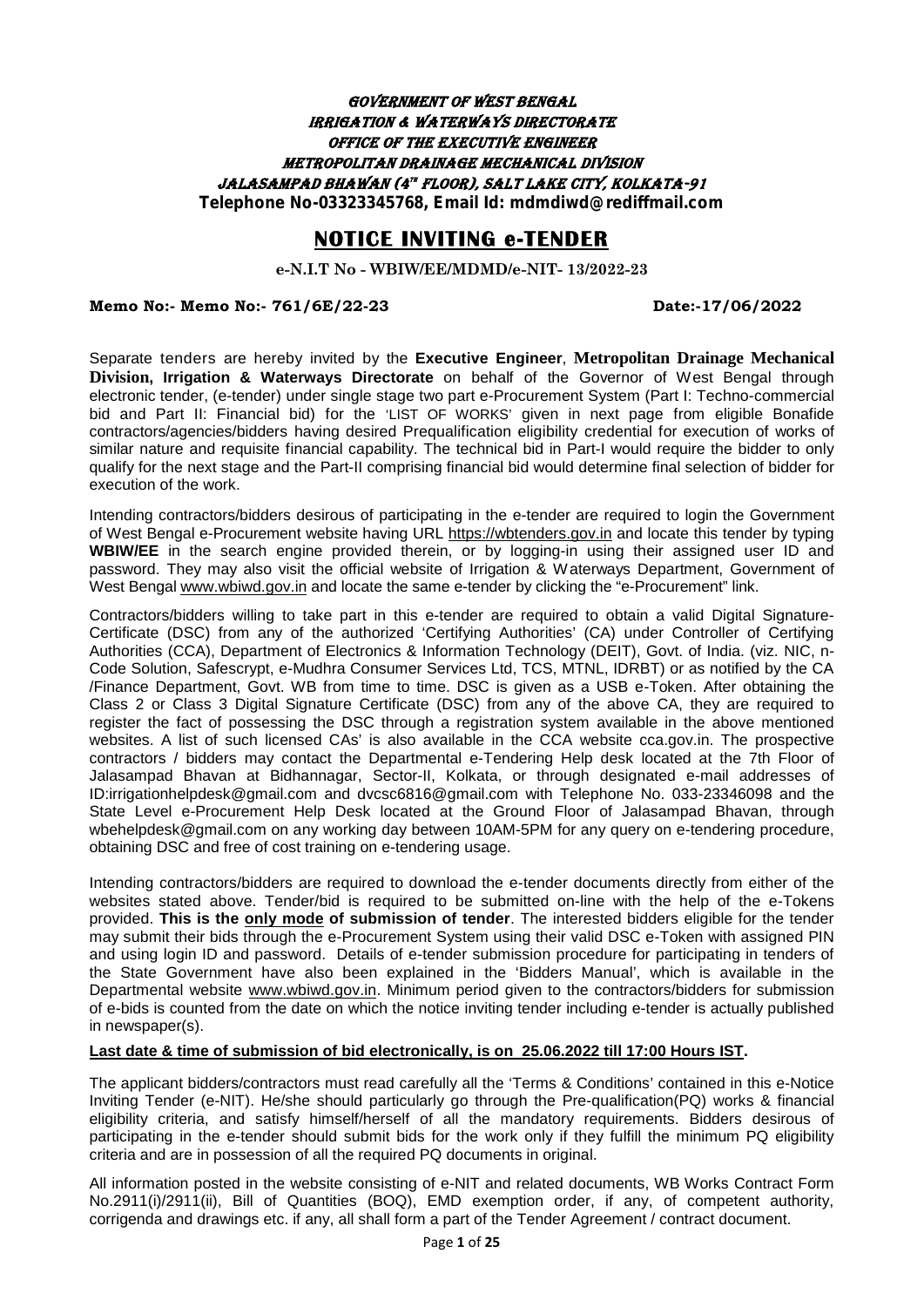# **LIST OF WORKS**

## **e-NIT No....... WBIW/EE/MDMD/e-NIT- 13/2022-23**

| SI.<br>No. | Name of Work//Project/Procurement                                                                                                                                                                                                                                                                                                                                  | Estimated<br>Amount put<br>to Tender<br>(Tender<br>Value)<br>(Rs.) | Earnest<br>Money<br>Deposit<br>(Rs.) | Time<br>allowed<br>for<br>completio<br>n<br>$($ ln<br>English<br>Calendar<br>days) | Source of<br>fund             | Minimum eligibility criteria to match the<br>Prequalification (PQ) works credential in<br>terms of execution of similar previous<br>works contract                                                                                                                                                                                                                                                            |                                                                                                                                                             | Physical Milestones for completion of<br>each work within stipulated time (Refer<br>to Clause 17 of the General Terms &<br>Conditions of e-NIT)                    |
|------------|--------------------------------------------------------------------------------------------------------------------------------------------------------------------------------------------------------------------------------------------------------------------------------------------------------------------------------------------------------------------|--------------------------------------------------------------------|--------------------------------------|------------------------------------------------------------------------------------|-------------------------------|---------------------------------------------------------------------------------------------------------------------------------------------------------------------------------------------------------------------------------------------------------------------------------------------------------------------------------------------------------------------------------------------------------------|-------------------------------------------------------------------------------------------------------------------------------------------------------------|--------------------------------------------------------------------------------------------------------------------------------------------------------------------|
|            | 2                                                                                                                                                                                                                                                                                                                                                                  | 3                                                                  | 4                                    | 5                                                                                  | 6                             |                                                                                                                                                                                                                                                                                                                                                                                                               |                                                                                                                                                             | R                                                                                                                                                                  |
|            | Providing of Manpower for cleaning the screen /<br>grating and disposal the floating debris such as water<br>hyacinth, municipal garbage, wooden logs, plastic, tyre<br>etc. of Vertical Turbine drainage pumps at<br>Keorapukur Pumping Station under M.D.M.D. for<br>monsoon period (Jun to Oct) and non-monsoon<br>period (Nov to May) during the year 2022-23. | Rs.<br>1233975.00                                                  | Rs.<br>24680.00                      | 365 days                                                                           | <b>SDS</b><br>Maintena<br>nce | contractors/bidders<br>Bonafide<br>having<br>Gross Notional value of Completion<br>Certificate (CC) of one 100% completed<br>single project works contract (PQ work<br>credential) in Govt Sector of similar<br>nature (defined under clause 5) to the<br>particular work in this e-NIT, completed<br>within the last five financial years should<br>be of value at least 30% of the amount<br>put to tender. | <b>Financial progress</b><br>th.<br>(of<br>the<br>whole work).<br>th. (of<br>the<br>whole work).<br>$\frac{3}{4}$<br>th. (of<br>the<br>whole work).<br>Full | Time allowed (from<br>the date of A.O.C.)<br>$\frac{1}{4}$ th. (of the whole<br>work).<br>12th. (of the whole<br>work).<br>3/4 th. (of the whole<br>work).<br>Full |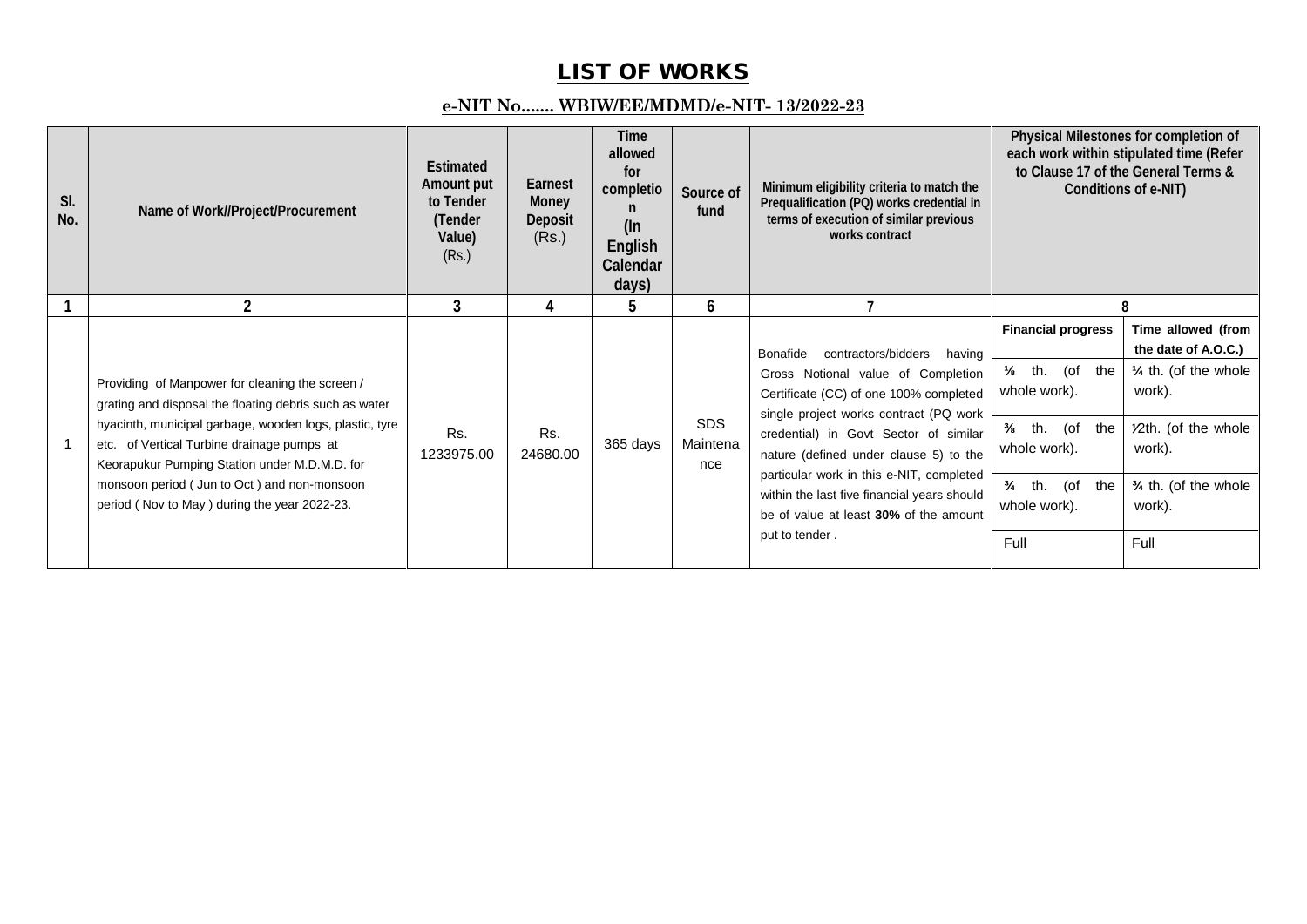**Lakh)**

#### **1. Eligibility for participation in e-tenders under National Comparative Bidding (NCB)**

Bonafide Indian Organisations/ Firms /Companies, State Registered Co-operative Societies, Registered Indian Companies/Firms being the contractors/bidder of equivalent grade or class registered with the Union, State Governments /Govt. Undertakings with proven credentials in execution of engineering construction and procurement projects not otherwise blacklisted or debarred by order on the date of publication of NIT are eligible to participate subject to fulfilling the criteria laid down in the subsequent paragraph. Consortiums and Joint Ventures are not allowed to participate in tenders of value up to Rs. 45.00 lakh

# **2. Participation in more than one serial of work out of list of works in the e-tender notice.**

Any contractor/bidder may bid for a maximum of 50% of the total number of works (Serial of works if a number of works have been tendered in the same e-NIT) rounded up to next higher integer, published in any particular e-NIT, subject to a maximum of three, depending on his/her PQ work credential and financial capabilities, details of which have been explained later.

## **3. Submission of bid**

## **3.1 General procedure for submission of e-bid**

Bids are to be submitted electronically only through on-line bid submission in the e-Procurement portal www.wbtenders.gov.in as stated earlier. All documents uploaded in the e-tender by the Tender Inviting Authority forms an integral part of the works contract/Agreement. Contractors/bidders are required to upload the entire set of tender documents along with all other relevant PQ documents as asked for in the e- NIT, electronically through the above portal, within the stipulated date and time as notified in the e-NIT. Tenders are to be submitted in two parts/folders at the same time for each work, one being ' *Technical Proposal'* and the other '*Financial Proposal'.* The contractor/bidder should carefully go through all the documents of the e-tender and prepare to upload the scanned copies of original documents in a 'Portable Document Format' (PDF) files in the designated link in the web portal as their *'Technical Bid'*. He/she needs to fill up the rates of items/percentage above or below or 'At-par' in the BOQ downloaded for the work in the designated cell in '**Excel sheet only'**, and upload the same in the designated link in the portal as their *'Financial Bid'*. Documents uploaded are virus scanned and digitally signed using the 'Digital Signature Certificates' (DSC). Contractors/bidders should especially take note of all the *Addenda* and *Corrigenda* notices related to the e-Tender and upload all of these documents also forming a part of their bid as tender document. Documents uploaded by the contractors/bidders with all information & financial bid/rate comprising '*Technical bid'* and '*Financial bid'* cannot be changed after last/end date and time for submission of e-tender. Extension of last date for e-bid submission, if unavoidable, is to be notified within the original validity period of e-bid submission.

# **3.2 Technical Proposal**

The Technical Proposal should contain scanned PDF files of all documents and declarations in the following standardised formats in two part covers or folders.

# *3.2 A Technical cover containing***:-**

- i. **Applications for e-Tender**: vide application with Self Declaration in specimen *Form-1* which is *to be uploaded during bid submission in "Forms" folder.*
- ii. **Affidavits or undertakings of bidders in 'Forms' folder:** Self declaration of bidder not having common interest in any other work tendered under different serials of this particular e-NIT *vide Specimen Form-2*, Power of Attorney to sign contract/Agreement on behalf of a Firm, Company, except for Proprietorship Firms *vide specimen* Form-3, self declaration on antecedents and performance of the bidder in specimen Form-5 and Additional Performance Security Bank Guarantee of value of 10% of the amount put to tender if quoted bid price is lower than 20% of the amount put to tender in specimen Form-6 *are to be uploaded during bid submission in "Forms" folder.*
- iii. **Notice Inviting e-Tender** (e-NIT) is *to be uploaded during e-bid submission in "NIT" folder.*
- iv. **Addenda/Corrigenda**: If published in connection with the NIT is *to be uploaded in the 'NIT' folder merged with e-NIT documents during e-bid submission.*
- v. **Agreement format:** In WB Form No. 2911(i)/2911(ii) published in the e-Tender are *to be uploaded during e-bid submission in "2911" folder.*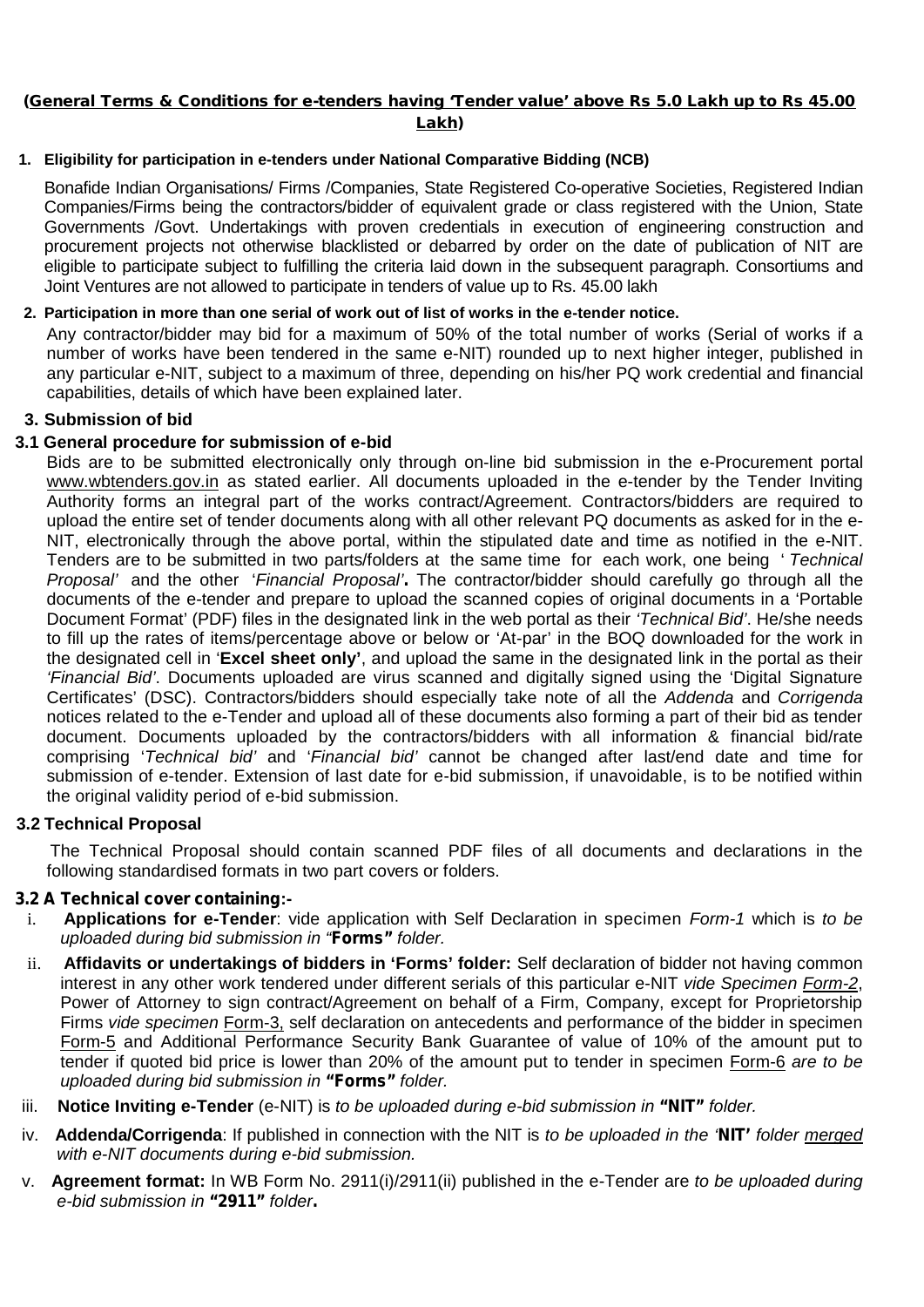- vi**. Drawings:** The GAD/Plan/Map published in the e-Tender by the Tender Inviting Authority is to be downloaded by the bidder and again *uploaded during e-bid submission in "Drawings" folder)*
- *3.2A.NOTE: i. Contractors*/*bidders are required to keep track in the e-Procurement website www.wbtenders.gov.in for all the Addenda or Corrigenda notices and documents published in connection with a particular e-Tender within the bid period and upload the same, digitally signed by him/her along with their e- bid. Tenders submitted without Addendum/Corrigendum are liable to be treated as incomplete and thereby may be liable for disqualification or rejection.*
	- *ii. Form 1, Form 2, Form 3 and Form 5 are taken from bidders by TIA as self declarations' or undertakings and PDF in specimen Form 5 as originals of BG if applicable. These formats are specimen or samples only, which may be firstly downloaded by bidders from the NIT in e- Procurement portal, filled up completely and again uploaded with their electronic bid. Authenticity of Bank Guarantee would however be verified from issuing Bank by the tendering authority.*

*PDF files of all other original documents in support of their eligibility and PQ work credential shall have to be mandatorily submitted under the OID cover folders as detailed below:*

## **3.2 B.** *My Document [ OID\* Cover] containing:*

#### **My Document Format for uploading in the OID folder:-**

| SI.<br>No.     | <b>Folder name</b>             | <b>File description</b>                       | <b>Details</b>                                                                                                                                                                                                                                                                                                                                                                                                                                                                                                                                                                                                                                                                                                                                                                                                                                       | <b>Remarks</b><br>if any                                         |
|----------------|--------------------------------|-----------------------------------------------|------------------------------------------------------------------------------------------------------------------------------------------------------------------------------------------------------------------------------------------------------------------------------------------------------------------------------------------------------------------------------------------------------------------------------------------------------------------------------------------------------------------------------------------------------------------------------------------------------------------------------------------------------------------------------------------------------------------------------------------------------------------------------------------------------------------------------------------------------|------------------------------------------------------------------|
|                | <b>Certificates</b>            | certificates.pdf                              | Latest Professional Tax Payment Certificate (PTPC) or<br>1 <sub>1</sub><br>PT payment challan for current financial year or<br>Government Order for exemption in other States, if<br>applicable.<br>2.<br>Valid PAN Card in the name of bidder organisation<br>3.<br>Valid GST Identification number (GSTIN) document<br>under the relevant GST Acts & Rules of State Govt.<br>Income Tax Return under IT Act of immediate preceding<br>4.<br>financial year.                                                                                                                                                                                                                                                                                                                                                                                        | Refer to<br>Clause<br>3.2B(1)<br>below for<br>details            |
| $\mathbf{I}$   | Company<br><b>Details</b>      | companydetails.pdf<br>companydetails.pdf<br>2 | For Proprietorship Firms, Partnership Firms, Registered<br>1.<br>Company, Registered Co-operative Society,<br>(Valid Trade License/ acknowledgement/Receipt of<br>application for Trade License/Revalidation as applicable<br>under the Rules)<br><b>OTHER REQUIREMENTS:-</b><br>2.<br>For Partnership Firms<br>(Legally valid Partnership Deed, Form-VIII/ Memorandum<br>of Registration of Registrar of Firms, as applicable)<br>For Companies<br>3.<br>(Incorporation Certificate, Memorandum of Articles of<br>ROC, List of current owners/ Directors/Board Members)<br>4. For State Registered Co-operative Societies:<br>(Society Registration certificate from ARCS of the State,<br>Society by-laws, latest available Auditor's Report of<br>Directorate of Co-operative Audit within proceeding five<br>years as per Societies Act & Rules) | Refer to<br>Clause<br>3.2B(II)<br>below for<br>details           |
| $\mathbf{III}$ | <b>Credential of</b><br>works  | Credential pdf 1<br>Credential pdf 2          | BOQ and work order/ Award of Contract duly<br>1.<br>authenticated by issuing authority.<br>Pre-Qualification Work credential of one 100% completed<br>2. work as desired in the NIT as the Completion Certificate<br>(CC) duly authenticated by appropriate authorities.                                                                                                                                                                                                                                                                                                                                                                                                                                                                                                                                                                             | Refer to<br>Clause<br>$3.2B(III)$ at<br>next page<br>for details |
| $\overline{N}$ | <b>Financial</b><br>credential | Payment<br>certificate.pdf                    | All 100% Payment Certificates of competent authorities during<br>preceding three FY or, IT Return of bidder in thee FY ,or<br>Audited Profit & Loss Accounts statement of three financial<br>years within the zone of receding five financial years.                                                                                                                                                                                                                                                                                                                                                                                                                                                                                                                                                                                                 | Refer to<br>Clause<br>$3.2B(IV)$ at<br>next page<br>for details  |
| V              | <b>Declarations</b>            | Declaration.pdf                               | Work programme prepared by TIA in the form of Bar Chart<br>defining the Physical Milestones within the construction period<br>implementation of the project as per e-NIT &<br>for<br>contract/agreement.<br>•Technical proposal and others for tender evaluation.                                                                                                                                                                                                                                                                                                                                                                                                                                                                                                                                                                                    | Refer to<br>Clause<br>$3.2B(V)$ &<br>(VI)below<br>for details    |

\* OID denotes Other Important Documents.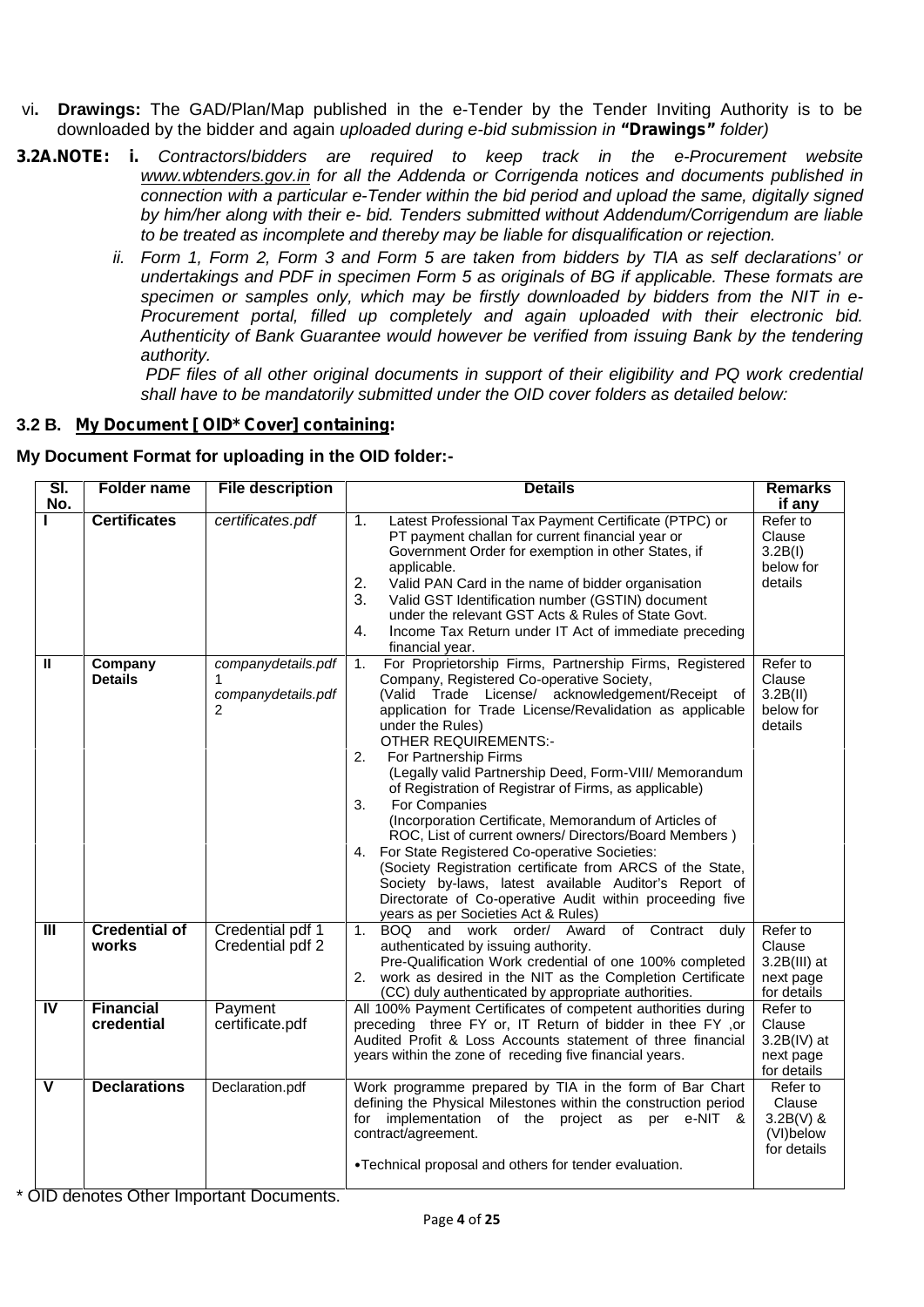- i. It is desirable that all documents stated above in PDF files shall be uploaded by bidders during on-line bid submission, only in specified, designated folders.
- ii. Validity of all e-bid documents for evaluation to select the Agency for work in this e-tender shall be determined on the date of publication of e-Notice Inviting Tender.
- **3.2 B(I)** Certificate/s: *(name of the file should be "certificates.pdf")* The following are to be uploaded in scanned PDF files in this folder.
- a. Professional Tax Payment Certificate (PTPC) or the PT payment challan/ receipt for current financial year/Waiver Order of competent authority in other States as applicable.
- b. Valid PAN Card of the bidder/s are required;
- c. Valid 15 digit Goods and Service Tax payer Identification Number (GSTIN) as per GST Act, 2017 & Rules made compulsory by Finance Department, GoWB irrespective of financial Turn Over of bidders .
- d. Latest authenticated Income Tax Return for current financial year or immediate preceding financial year of bidder.

#### **3.2B (II)** Company Details: *(name of file should be "companydetails.pdf")*

*All* documents mentioned in tabular format under Clause 3B, as applicable in PDF files in designated folders*.*

#### **3.2B (III)** Prequalification **(**PQ) Work Credential *"credential.pdf"*

- i. Bill of Quantities (BOQ) along with Work Order/Award of Contract; duly authenticated by the competent authority to be submitted under Technical cover *(name of file should be "credential.pdf 1").*
- ii. PQ work credential (100% CC) issued in favour of the contractor/bidder as described under clause 5 of e-NIT *(name of file should be "credential.pdf 2").*

#### **3.2B (IV) PQ Financial credential***:* In *'payment certificate.pdf'* folder under OID *co*ver

- **a.** Disqualification during PQ evaluation of financial capability of bidder may not be decided during technical bid evaluation by TEC up to work of Rs 45 lakh, as no minimum financial capacity is fixed, except if reveals from documents beyond any doubt of the financial liquidity & bankruptcy of the bidder, determining absolute incapacity to execute the work.
- **b.** But, i. 'Payment certificate' of works authenticated by appropriate authority for preceding three Financial Years, or, ii. Valid Income Tax Returns for preceding three FY, or, iii. Audited Profit & Loss Accounts statements of three FY, any one of i, ii, or iii as a complete set for three FY within zone of immediate preceding five FY is to be uploaded in **'***payment certificate.pdf'* folder under OID cover, else the bidder may be disqualified. Name, address, contact no. and registration no. of auditor Firm is desirable for Profit & Loss accounts statement, if submitted.
- **c.** Others: Any other documents considered necessary by the bidder related to 3.2B **(IV).**
- **3.2B(V) Declarations**: Work Programme published with the e-Tender by the TIA in the form of a Bar Chart defining the Physical Milestones within Construction period for implementation of the project as per contract in *'declarations.pdf'* folder.
- **3.2 B (VI)** 1. Technical proposal containing personnel , equipment , site organization, method statement, mobilization schedule and others.

2.(i) The contractor Shall have to submit valid electrical license 9where applicable) from the competent authority in the name of contractor .

(ii) Theve have to posses electrical licence of a appropriate voltage issued by any state Govt under clause 45 of compilation of rule of Indian Electricirty Rules 1956.

(iii) Permanent electrician employed by the contractor posses valid electrical licence and have to submit adequate proof regarding continuation of service as on the date of tender application .( statement regarding disbursement of wage /salary through bank or ECS or online .

**Note:** *No file in Technical (Pre-Qual) cover or OID cover folder is allowed to be kept blank/empty. Where ever the forms and documents are uploaded by the Tender Inviting Authority, the same is to be downloaded, duly filled up converted to pdf file and again uploaded after digital signing forming a part of tender document. Any other documents sought from the bidders are to be converted to pdf, digitally signed and uploaded along with their bid.*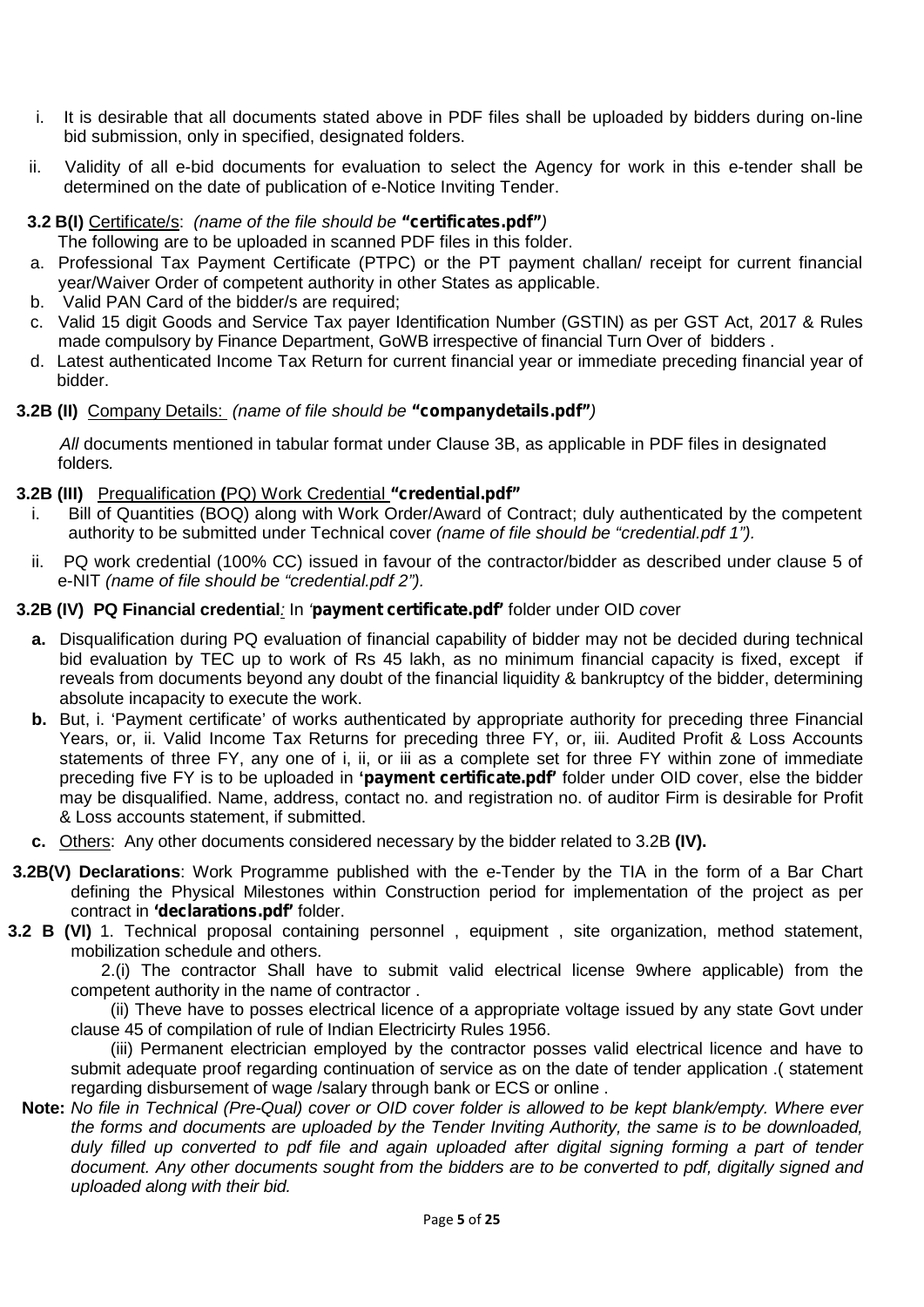# **3.3 Financial proposal / bid under Financial cover:-**

The financial bid should contain the following documents in one cover or folder.

- i. Bill of Quantities (BOQ): The contractor/bidder is required to quote the rate as percentage above or below the estimated amount put to tender or 'at-par' with tender value, on-line, in the space marked for quoting rate in the BOQ.
- ii. Only the downloaded sheet of the above document in excel format is required to be uploaded by the contractor/bidder.
- iii. BOQ without a valid numeric rate at the designated space provided in the BOQ will be disqualified and rejected outright. Contractors/bidders willing to quote "at-par" rate shall need to write "0" in the 'space' provided for rates in the BOQ.

# **4. Tender Fee and Earnest Money Deposit (EMD)**

#### *i. Tender Fees:*

Entire set of e-Tender documents are made available free of cost through the State Government e- Procurement portal having URL https://wbtenders.gov.in and also in the e-Procurement link of Departmental website www.wbiwd.gov.in. Cost for tender document will not be charged even during execution of a formal tender contract-agreement. However, the contractors/bidders may wherever necessary shall be suitably charged for additional/multiple copies of drawings, specifications; Schedule of Rates booklet etc. and such fee may be suitably determined by the Tender Inviting Authority as per existing Rules.

## *ii. Earnest Money Deposit (EMD):*

Intending bidders desiring to make payment of Earnest Money (EMD) has to do the same through e- Payment banking system, on-line and should beforehand read the instructions carefully, particularly those contained in the challan generated in the e-transaction of the portal, if opted for EMD payment through RTGS/NEFT. Quoting bid price in financial bid stage below 20% of the estimated amount put to tender(Tender value) is not desirable, as it leads to a doubt regarding the intension of the bidder to deliver good quality work on due time. Additional Performance Security as Bank Guarantee shall be obtained in specimen Form-6 from any RBI approved Indian Bank located in West Bengal only, if the L1 bid is below 20% of the amount put to tender in addition to EMD and Security Deposit. (I&WD No. 09- W/2017-18 dated 20.07.2017 may be referred in the order link of wbiwd.gov.in) Authenticity of BG would be verified from the issuing bank during technical evaluation stage of tender.

#### **4A. Login by bidder:**

- a. A bidder desirous of taking part in e-tender floated by the State Government shall login to the e- Procurement portal of the Government of West Bengal *www.wbtenders.gov.in* using his/her login ID and password by using their valid DSC.
- b. He/she will select the tender to bid and initiate payment of pre-defined EMD fixed for that tender by selecting from either of the following payments modes:
- i. Net-Banking (any of the banks listed in the ICICI Bank Payment Gateway) in case of payment through ICICI Bank Payment Gateway;
- ii. RTGS/NEFT in case of off-line payment through bidders bank accounts in any Bank approved by RBI in India.

#### **4B. EMD payment procedure:**

- a. Payment by Net Banking out of any listed bank through ICICI Bank Payment Gateway:
- i. On selection of Net Banking as the payment mode, the bidder will be directed to ICICI Bank Payment Gateway (along with a string containing a Unique ID) where he/she will select the Bank through which he/she wants to electronically transact the EMD.
- ii. Bidder will make the payment after entering his Unique ID and password of the bank to process the etransaction.
- iii. Bidder will receive a confirmation message on registered mobile phone regarding success/failure of the transaction.
- iv. If the transaction is successful, the amount paid by the bidder will get credited in the respective Pooling account of the State Government maintained with the Focal Point Branch of ICICI Bank at R.N Mukherjee Road, Kolkata for collection of EMD against unique codes for identification of the tendering authority.
- v. If the transaction is failure, the bidder will again try for payment by going back to the first step.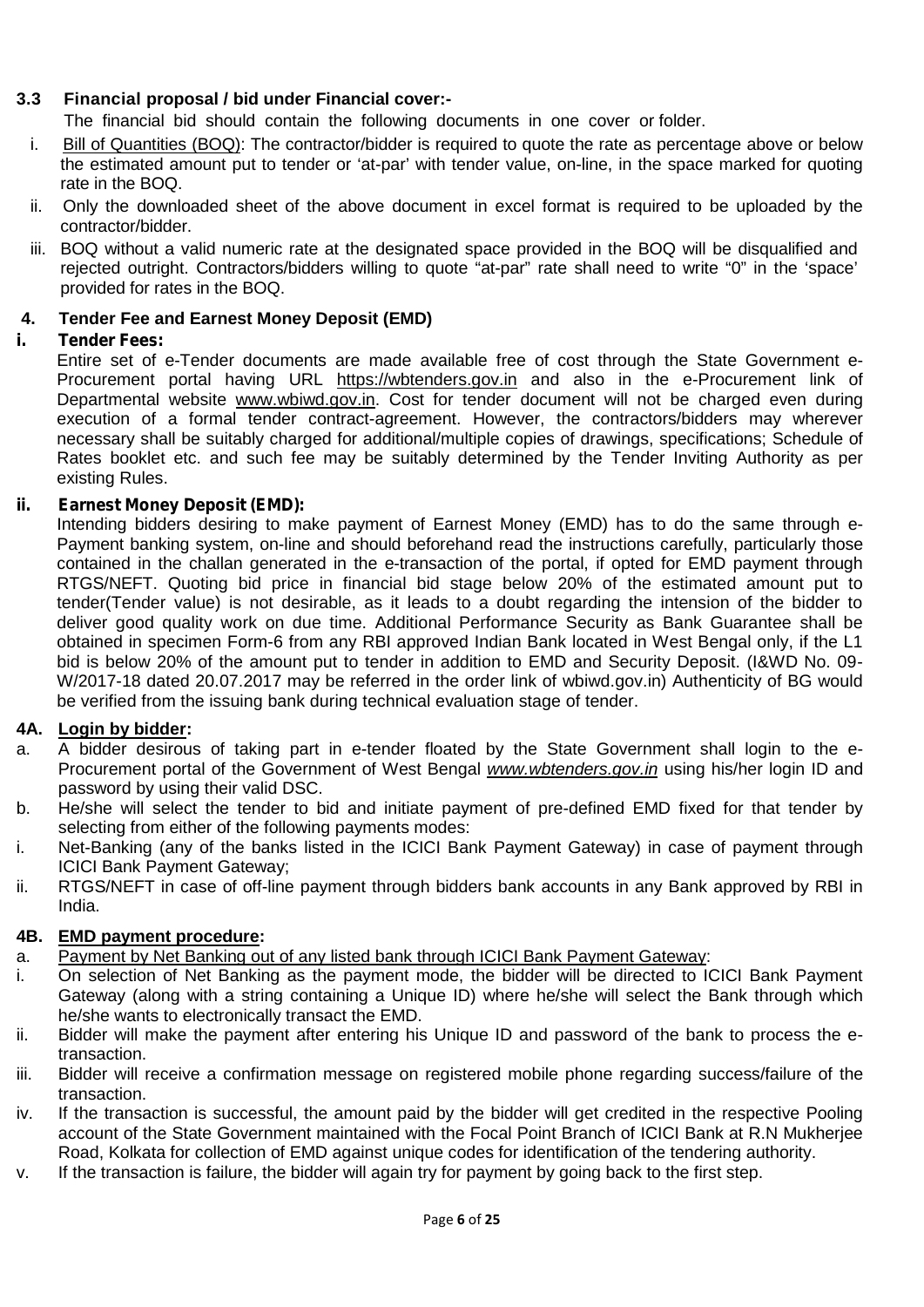# **b. Payment through RTGS/NEFT:**

- i. On selection of RTGS/NEFT as the payment mode, the e-procurement portal will show a pre-filled challan having the details to process RTGS/NEFT transaction.
- ii. The bidder will print the challan and use the pre-filled information to make RTGS/NEFT payment using his/her own designated Bank account.
- iii. Once payment is made, the bank would provide an "**UTR remittance number**" for successful transaction with which the bidder will come back to the e-Procurement portal after expiry of 2 to 3 bank working days to enable the NEFT/RTGS process to complete, in order to verify the payment made and continue with his/her bidding process.
- iv. If verification is successful, the fund get credited to the respective Pooling account of the State Government maintained with the Focal Point Branch of ICICI Bank at R.N Mukherjee Road, Kolkata for collection of EMD.
- v. Hereafter, the bidder will go to e-Procurement portal for final submission of his/her e-bid within pre assigned last date of submission of e-tender.
- vi. If the payment verification is unsuccessful, the amount will be returned automatically by the system to the bidder's bank account.
- **Note**: EMD made through RTGS/NEFT would require additional 2 to 3 bank working days after date of transaction in the bank before the procedure is completed for enabling the bidder to continue with the bidding process in the on-line final bid submission. Thus, the bidder is to take precaution in case of RTGS/NEFT transfers, so that the entire process of submission of e-tender is completed within last date of on-line submission of his/her tender. However, Net-banking transaction through ICICI bank payment Gateway would be on real time basis.

#### **4C. Refund/Settlement Process for EMD:**

- i. After decrypting/admitting of all e-bids, the preliminary technical bid evaluation (TBO) summery sheet would be published in the Portal after two working days, and thereafter at least after four working days, the Final technical evaluation (TBE) summery sheet would be published in the Portal with simultaneous electronic processing in the e-Procurement portal by the tender inviting authority done so that status of the all bids as qualified or disqualified; based on the Final Bid Evaluation Sheet (FBE) is made available to all bidders along with the details of the unsuccessful bidders to ICICI Bank by the e-Procurement portal through web services.
- ii. On receipt of the information from the e-Procurement portal, the Bank will refund through an automated process the EMD of the bidders disqualified at the technical evaluation to the respective bidders' bank accounts from which they made the EMD on-line transaction. Such refund will take place within T+2 Bank working days where T will mean the date on which information on rejection of bid is uploaded to the e- Procurement portal by the Tender Inviting Authority.
- iii. Once the financial bid evaluation is electronically processed in the e-Procurement portal, EMD of the technically qualified bidders other than that of the L1 will be refunded, through an automated e-process, to the respective bidders' bank accounts from which they made the payment transaction. Such refund will take place within T+2 Bank working days where T will mean the date on which information on rejection of financial bid is uploaded to the e-Procurement portal by the tender inviting authority.
- iv. As soon as the L1 bidder is awarded the contract (AOC), the same is processed electronically in the e- Procurement portal for transfer to Government Receipt under Public Accounts of the State through GRIPS where under the security deposit will also be collected in connection with the work.
- v. All refunds will be made mandatorily to the Bank account from which the payment of EMD was initiated.
- vi. If the e-tender is cancelled, then the EMD would be reverted to the original bidder's bank account automatically after such cancellation order is processed online by the Tender Inviting Authority.
- vii. TIA reserves the right to forfeit the EMD electronically in case of breach/violation of tender rules as defined under clause 8 & 9.

#### **5. Completion Certificate as Prequalification (PQ) Work Credentials:**

- i. Completion Certificates (CC) for 100% completed works (Gross 100% final billed value) within last five financial years will only be accepted as valid PQ credential of work. Incomplete ongoing work shall not be considered for valid PQ work Credential. Payment Certificate without containing other mandatory details as required in standard Completion Certificate formats of the PQ work credential shall not be treated as valid CC.
- ii. CC should preferably contain the name, postal address, contact Telephone No. and FAX and e-mail ID,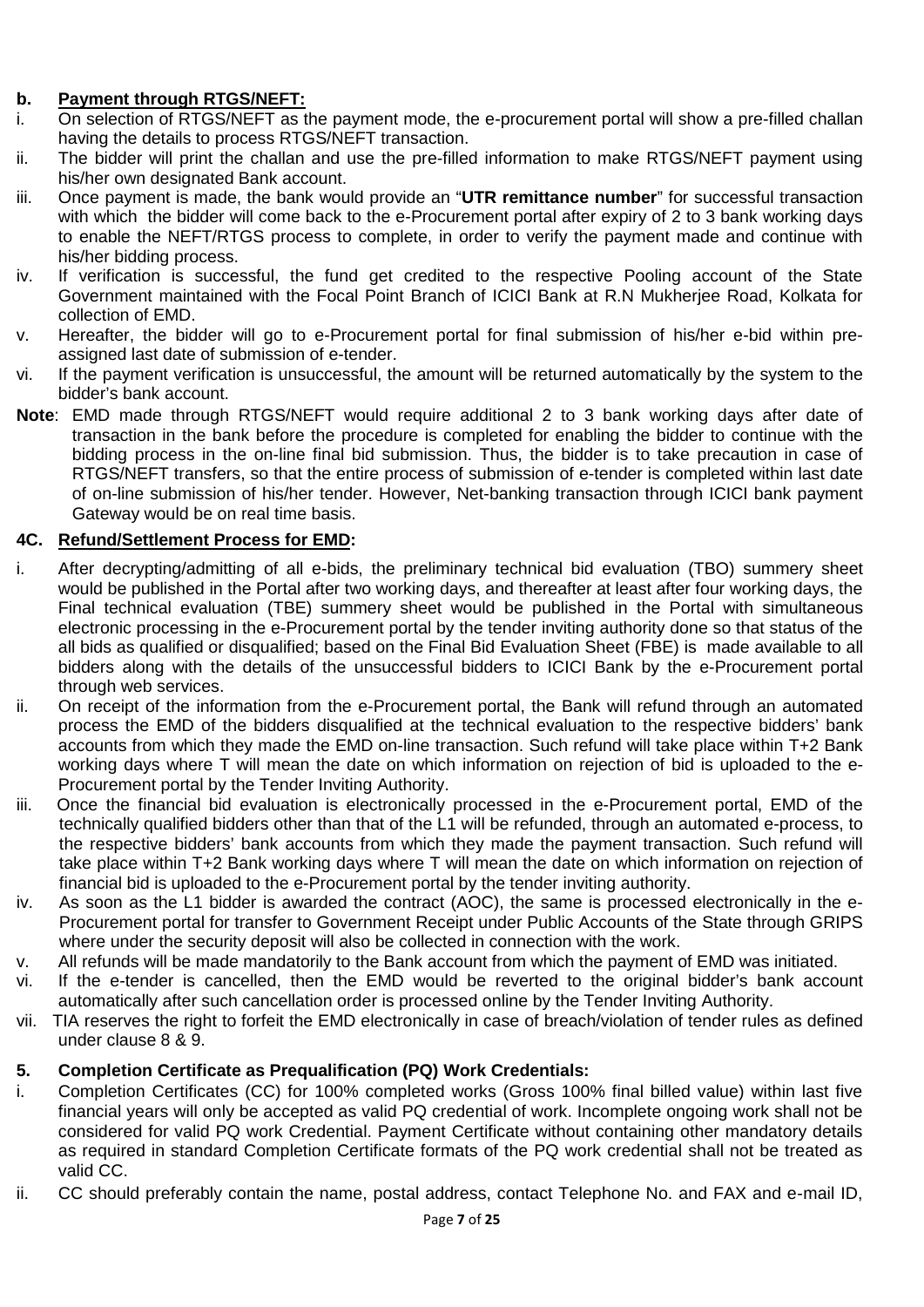of the office and designation of the officer/ authority issuing the CC for the work along with the name of work and amount put to tender (Tender Value). Illegible certificates if issued, incomplete contact details making it time consuming for verification purposes of CC outside the jurisdiction of the State and those having incomplete information may be rejected.

iii. Completion Certificates (CC) of previous works successfully completed in the Irrigation & Waterways Directorate will be considered. CC of 100% completed works executed in any other State / Central Government Ministry / Department / Organisation / Govt. Undertaking / Govt. Enterprises or Nationalised Institutions or Local Government Bodies(Municipalities, Zilla Parishad & Panchayat Samities within West Bengal, will also be considered as valid PQ work credential. Such CC are to be issued by an officer/authority not below the rank of Executive Engineer / Divisional Engineer /District Engineer/Project Manager of the State/Union Government Departments/ Organisations; authorised signatories of CC for Panchayat Samities and Municipalities shall be the BDO & Executive Officers or equivalent administrative officers respectively. It is desirable to have telephone and FAX or e-mail addresses of the signatory of the CC for all offices outside West Bengal for verification purposes.

# **6. Pre Qualification (PQ) eligibility criteria**

Eligibility criteria for prequalification (PQ) of a contractor/ bidder based on his/her credential of 100% completed single works contract and financial capacity in the zone will be determined as per Rules stated below:

**6. I** Firstly, gross bill value of the work as per CC of single works contract of similar nature completed during the current year and preceding five FY will be multiplied by the following factors to take care of the inflationary effects to arrive at the gross notional amount.

| Year            | <b>Description</b>                           | Multiplying factor to arrive at<br>gross notional amount |
|-----------------|----------------------------------------------|----------------------------------------------------------|
| Current         |                                              | 1.00                                                     |
| 1 <sup>st</sup> | 1 year preceding the current financial year  | 1.08                                                     |
| 2 <sup>nd</sup> | 2 years preceding the current financial year | 1.16                                                     |
| 3 <sup>rd</sup> | 3 years preceding the current financial year | 1.26                                                     |
| 4 <sup>th</sup> | 4 years preceding the current financial year | 1.36                                                     |
| 5 <sup>th</sup> | 5 years preceding the current financial year | 1.47                                                     |

**Note:** For cases where two contractors/bidders are participating in a e-Tender for a particular work are such that one happens to have worked as a sub-contractor of the other, and both the contractors/bidders submit work credential of having completed the same job either wholly or partly, then in such case the credential of the principal contractor will be considered while that of the sub-contractor will not be taken into consideration for determining the eligibility criteria of the contractor/bidder during evaluation of the tender. If the PQ work credentials submitted by hitherto contractors/bidders are for different works, then both the PQ work credentials will be considered for determining the eligibility criteria of the individual contractors/bidders.

#### *6* **II***. Financial proposal of any contractor/bidder will come under consideration only when the PQ works criteria mentioned below are satisfied and fulfilled in the Technical Bid Evaluation stage.*

Gross notional amount calculated from Completion Certificate (CC) of a single works contract 100% completed within the zone of immediate preceding five financial years as on the date of this e-NIT, issued in favour of the contractor/bidder /agency/Firm/Registered Co-operative Society for a similar work defined in the tender should be **at least 30%** of the amount put to tender (Tender Value) for the work it is bidding. The power to decide on the criteria of similarity rests without any prejudice, solely with the Tender Accepting Authority which shall be stated in column 7 of the List of Works.

# **7. Eligibility criteria for participating in more than one serial of work in an e-NIT**

Normally, separate BOQ and Completion Certificate (CC) of 100% completed different works are to be provided by a bidder as PQ work credential for participation in separate works in a particular e-NIT. However, BOQ and CC for one particular work may be considered eligible for participation in maximum two numbers of serials of work in the same e-NIT, provided requisite PQ work credential vis-a-vis PQ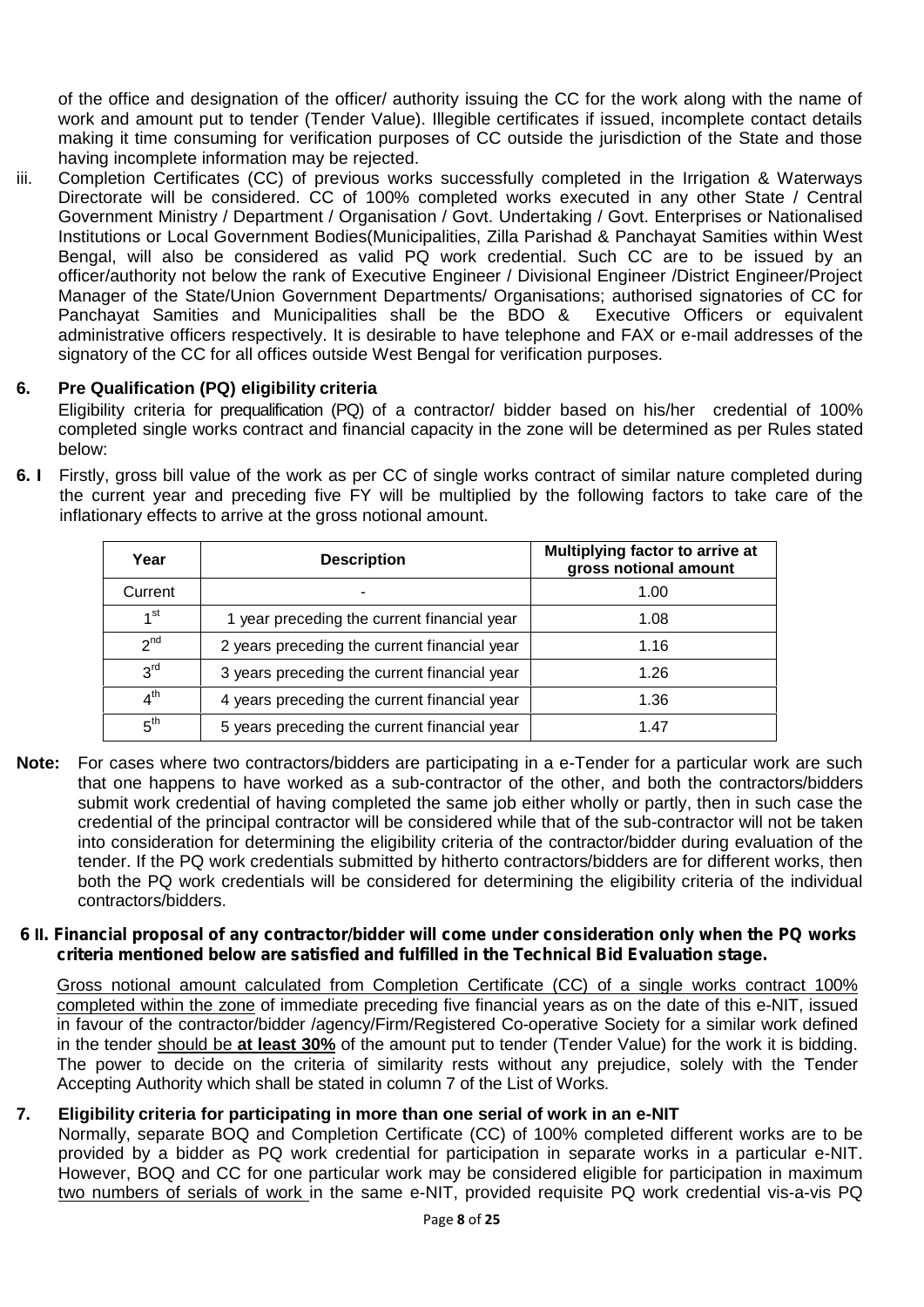work credential (both work as well as financial capacity) desired in column 7 of the 'List of Works' for two works being bid by the same bidder is to be arithmetically added and satisfies the requirement in all respect from one such CC submitted in both the serials.

**8. Penalty for suppression / distortion of facts and withdrawal of L1 bidder before acceptance of LOI** If any contractor/bidder fails to physically produce the originals of documents (especially Bank Guarantee and 100% Completion Certificates), or any other document on demand by the Tender Inviting Authority or Tender Evaluation Committee (TEC) which were submitted as soft copies in PDF files with their e-bid within a specified time frame, arising due to any material deviation detected in the uploaded soft copies, and leading to specific doubts which could not be cleared by enquiry from issuing authority of these documents, or if there is any suppression/distortion/falsification noticed/detected/ pointed out at any stage of the e-tender process prior to signing of Contract-Agreement or the issuance of LOA or AOC, the Tender Inviting Authority will immediately bring the matter to the notice of the concerned Chief Engineer and the contractor/bidder may be suspended from participating in all future tenders on the e-Procurement platform of I&WD as per approval of the Suspension Committee/ Debarment Committee for a maximum period up to 3 (Three) years. In addition, his/her EMD of the tender will stand forfeited by the Government. The concerned Chief Engineer then will issue the necessary suspension order in writing with intimation to the defaulting contractor/bidder, other Chief Engineers, Centralized e-Tender Cell and also the Government in the Irrigation & Waterways Department. Copy of all suspension orders/Departmental debarment orders should invariably be communicated to the Nodal Officer, e- Governance Cell of the Department with a request for uploading the order in the Departmental website under the link "List of debarred/blacklisted contractors". Penal measures in regard to various offenses shall be guided in terms of the Departmental Notifications/Orders and as a Rule this would be considered a part of the tender document.

## *9. PROCEDURE FOR SUSPENSION AND DEBARMENT OF SUPPLIERS/ CONTRACTORS*

#### **A. SCOPE:**

The procedure as laid down in subsequent paragraphs shall govern the suspension/debarment of suppliers, contractors and consultants ("Contractors" for brevity) involved in Government procurement for offenses or violations committed during competitive bidding and contract implementation, or even later for the works under Irrigation & Waterways Department, Government of West Bengal.

#### **B. PROHIBITION ON SUSPENDED / DEBARRED PERSONS / ENTITIES TO PARTICIPATE IN THE BIDDING OF GOVERNMENT PROJECTS / CONTRACTS OF THE DEPARTMENT**

A person / entity that is suspended / debarred by a procuring entity shall not be allowed to participate in any procurement process under Irrigation & Waterways Department during the period of suspension / debarment unless the same has been revoked by the competent authority.

A Joint Venture or Consortium which is suspended / debarred or which has suspended / debarred member/s and/or partner/s as well as a person/entity who is a member of suspended / debarred Joint Venture or Consortium shall, likewise, not be allowed to participate in any procurement process under Irrigation & Waterways Department during the period of suspension / debarment unless the same has been revoked.

#### **C. DEFINITION OF TERMS:-**

- **i. Bidder:** A person/Contractor/Agency participating in the procurement process and/or a Person/Contractor/Agency/Firm having an Agreement/Contract for any procurement with the Department shall be referred as bidder.
- **ii. Bid Evaluation Committee or Tender Evaluation Committee (TEC in short):**
- a. 'Bid/Tender Evaluation Committee' (TEC) for the bids invited by the Executive Engineer up to Rs. 45.00 lakh value will be comprising of i) Concerned Executive Engineer as Chairperson and Convener, ii) Concerned Assistant Engineer as Member, iii) Estimator/JE of the office of Executive Engineer of the Division as Member,
- b. Bid/Tender Evaluation Committee' for the bids below Rs 3.0 lakh (TEC) value invited by the Assistant Engineer will be comprising of i) Concerned Assistant Engineer as Chairperson and Convener,
- c. or, Any other Evaluation Committee constituted by the Department from time to time.
- **iii. Consolidated Debarment List:** A list prepared by the Departmental Debarment Committee/Chief Engineer containing the list of bidders debarred by the Irrigation & Waterways Department, Government of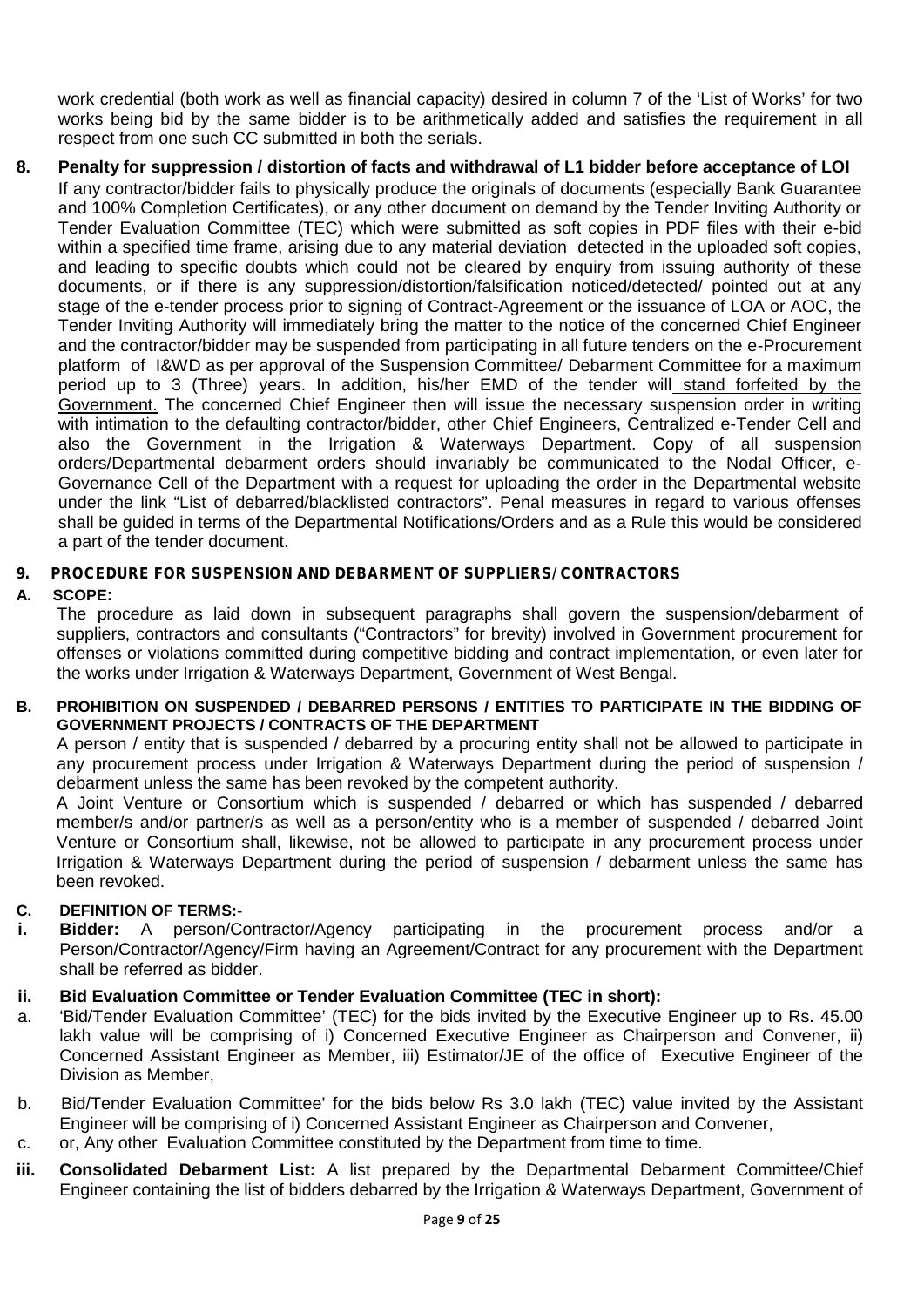West Bengal. The list would be displayed prominently in the designated link in website of the Department clearly stating the period of suspension/debarment.

- **iv. Contract implementation:** A process of undertaking a project in accordance with the contract /Agreement documents.
- **v. Debarment:** An administrative penalty, in addition to the contract/Agreement provisions, disqualifying a bidder from participating in any procurement process under Irrigation & Waterways Department, Government of West Bengal for a given period.
- **vi. Debarred Bidder:** A Bidder who was disqualified by the competent authority of the Irrigation & Waterways Department, Government of West Bengal.
- **vii. Department:** Irrigation & Waterways Department, Government of West Bengal

# **viii. Debarment Committee (Committee competent for issuing Debarment Order):**

The "Debarment Committee" will be comprising of the (i) The Secretary, Irrigation & Waterways Department as Chairperson and Convener, (ii) The Chief Engineer (South), Irrigation & Waterways Directorate as Member and (iii) The Director of Personnel & Ex-officio Chief Engineer, Irrigation & Waterways Directorate as Member, (iv) The Financial Advisor, Irrigation & Waterways Department as Member, (v) For mechanical and electrical works, the Superintending Engineer, Mechanical & Electrical Circle for works of North Bengal, the Superintending Engineer, North Bengal Mechanical & Electrical Circle as Members.

The Debarment Committee is authorised to decide to place alleged bidders under debarment.

- **ix. Entity:** A person/Contractor/Agency/Joint Venture/Consortium/Corporation participating in the procurement process and/or a Person/Contractor/Agency/Joint Venture/Consortium /Corporation having an agreement/contract for any procurement with the Department shall be referred as entity.
- **x. Offence:** A violation or breach of the Constitution of India, laws, regulations, laid down procedure, etc under Prevention of Corruption Act, 1988, Code of Criminal Procedure, 1973 u/s 195(1) and Section 197(1), Competition Act, 2007 and IT Act, 2000 as amended.
- **xi. Procurement:** It is the act of buying goods, services or works from an external source. It is favourable the goods, services or works are appropriate and that they are procured at the best possible cost to meet the needs of the acquirer in terms of quality and quantity, time and location.
- **xii. Procuring Entity/Authority:** The officer authorised by the Irrigation & Waterways Department, Government of West Bengal for procurement.
- **xiii. Suspension:** Temporary disqualification of a bidder from participating in the procurement process of Irrigation & Waterways Department for a period of 6 (six) months when an offence is made against a bidder.

#### **D Suspension Committee (Committee competent for issuing Suspension Order):**

"Suspension Committee" will be comprising of i) Concerned Chief Engineer of the jurisdiction of work involved as Chairperson and Convener, ii) SE attached to the Chief Engineer as Member and iii) Concerned Superintending Engineer of the respective Circles as Member.

For River Research Institute & Dam Safety Organisations, the concerned Chief Engineer, Irrigation & Waterways Directorate will act as Chairperson and the Directors as Member cum Convenor of the Suspension Committee as stated above.

#### **E GROUNDS FOR SUSPENSION AND DEBARMENT**

- i. Submission of eligibility requirements containing false information or falsified documents.
- ii. Submission of Bids that contain false information or falsified documents, or the concealment of such information in the Bids in order to influence the outcome of eligibility screening or any other stage of the bidding process.
- iii. Unauthorised use of one's name/digital signature certified for purpose of bidding process.
- iv. Any documented unsolicited attempt by a bidder to unduly influence the outcome of the bidding in his favour.
- v. Refusal or failure to post a self-declaration to the effect of any previous debarment imposed by any other Department of State Government and / or Central Government.
- vi. All other acts that tend to defeat the purpose of the competitive bidding such as lodging false complain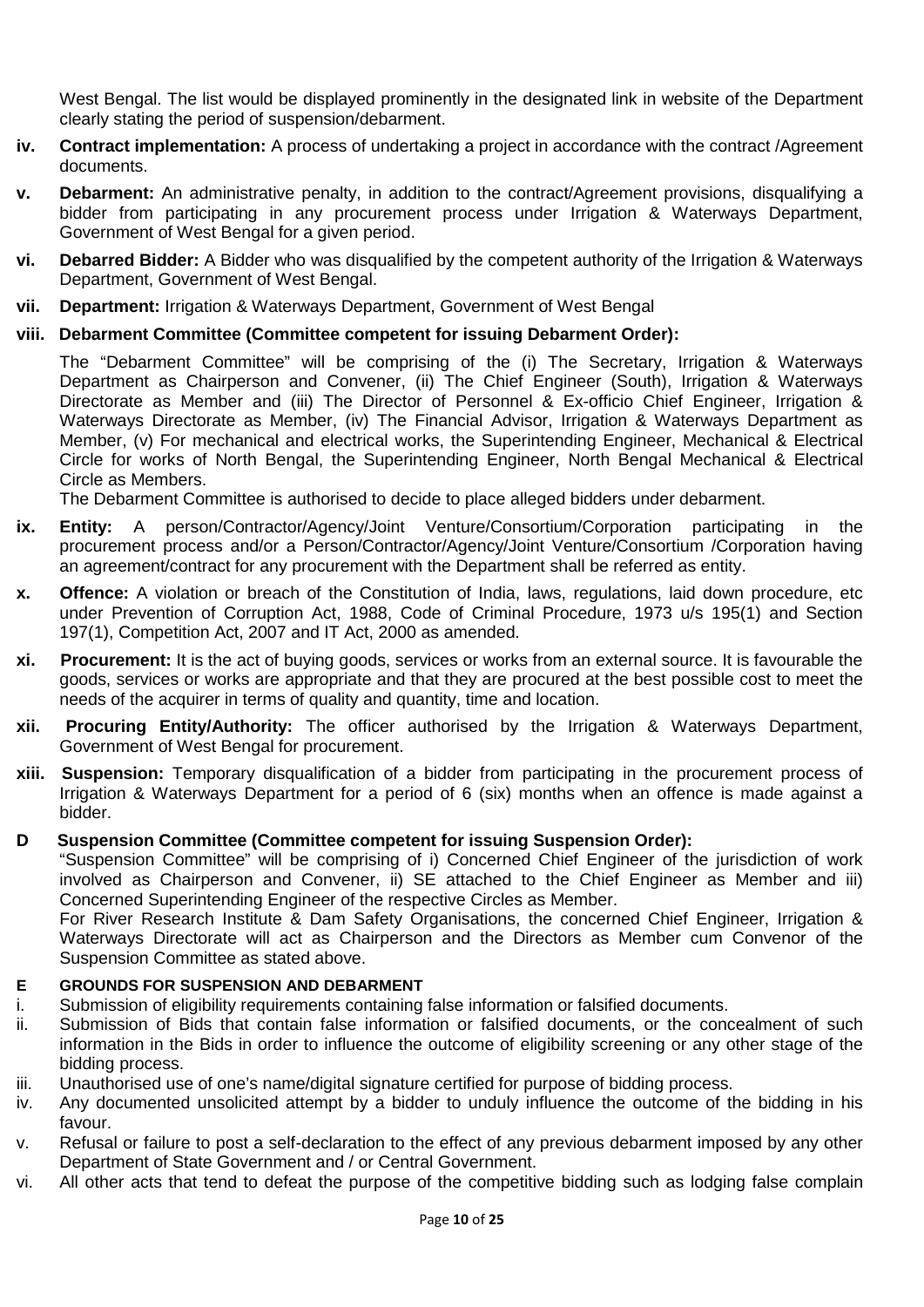about any bidder, lodging false complain about any officer duly authorised by the Department, restraining any interested bidder to participate in the bidding process etc.

- vii. Assignment and subcontracting of the contract or any part thereof without prior written approval of the procuring entity.
- viii. Whenever adverse reports related to adverse performance, misbehaviour, direct or indirect involvement in threatening, making false complaints etc damaging the reputation of the Department or any other type complaint considered fit by the competent authority of the Department are received from more than one officer or at more than one occasion from individual officer.
- ix. Refusal or failure to post the required performance security/earnest money within the prescribed time without justifiable cause.
- x. Failure in deployment of technical personnel, engineers and / or work supervisor having requisite license/supervisor certificate of competency as specified in the contract.
- xi. Refusal to accept an award after issuance of 'Letter of Acceptance' or enter into contract with the Government without justifiable cause.
- xii. Failure of the contractor, due solely to his fault or negligence, to mobilize and start work or performance within the specified period as mentioned in the 'Letter of Acceptance', 'Letter of Acceptance cum work Order', 'Work Order', 'Notice of Proceed', 'Award of Contract' etc.
- xiii. Failure by the contractor to fully and faithfully comply with its contractual obligations without valid cause, or failure by the contractor to comply with any written lawful instruction of the procuring entity or his representative(s) pursuant to the implementation of the contract.
- xiv. For the procurement of consultancy service/contracts, poor performance by the consultant of his services arising from his fault or negligence. Any of the following acts by the consultant shall be construed as poor performance:
- a. Non deployment of competent technical personnel, competent engineers and / or work supervisors;
- b. Non deployment of committed equipment, facilities, support staff and manpower; and
- c. Defective design resulting in substantial corrective works in design and / or construction;
- d. Failure to deliver critical outputs due to consultant's fault or negligence; and
- e. Specifying materials which are inappropriate and substandard or way above acceptable standards leading to high procurement cost,
- f. Allowing defective workmanship or works by the contractor being supervised by the consultant.
- xv. For the procurement of goods, unsatisfactory progress in the delivery of the goods by the manufacturer, supplier or distributor arising from his fault or negligence and / or unsatisfactory or inferior quality of goods, vis a via as laid down in the contract.
- xvi. Wilful or deliberate abandonment or non-performance of the project or contract by the contractor resulting to substantial breach thereof without lawful and / or just cause.

# **F. CATEGORY OF OFFENSE:**

- a. First degree of offense: Sl No. 9E(i). to (xvi) to be considered as first degree of offense.
- b. Second degree of offense: Any one of the offenses as mentioned under Clause 9E(i) to (xvi), committed by a particular bidder/contractor/supplier by more than one occasion, be considered as second degree of offense.

In addition to the penalty of suspension /debarment, the bid security/earnest money placed by the concerned bidder or prospective bidder shall also be forfeited.

c. Debarment procedure and rules with guiding principles are published as Departmental Notification available in wbiwd.gov.in in the Notification link.

#### **G. PENALTY FOR OFFENSE:**

- a. For committing 1<sup>st</sup> degree of offense: Disqualifying a bidder from participating in any procurement process under Irrigation & Waterways Department, Government of West Bengal up to 2 years.
- b. For committing  $2^{nd}$  Degree of offense: Disqualifying a bidder from participating in any procurement process under the Irrigation & Waterways Department, Government of West Bengal for a period of 3 (three) years.

#### **10. Taxes & duties to be borne by the Contractor/bidder**

In view of introduction of GST with effect from 01.7.2017, all the bidders intending to participate in this etender should offer their financial bids inclusive of GST applicable for entire composite works/Procurement of goods & services, labour intensive component contained in the BOQ. Income Tax, Royalty, GST (CGST, SGST, IGST), Construction Workers' Welfare Cess, Labour Insurances and similar other statutory levy / cess will have to be borne by the contractor/bidder and his/her quoted rate should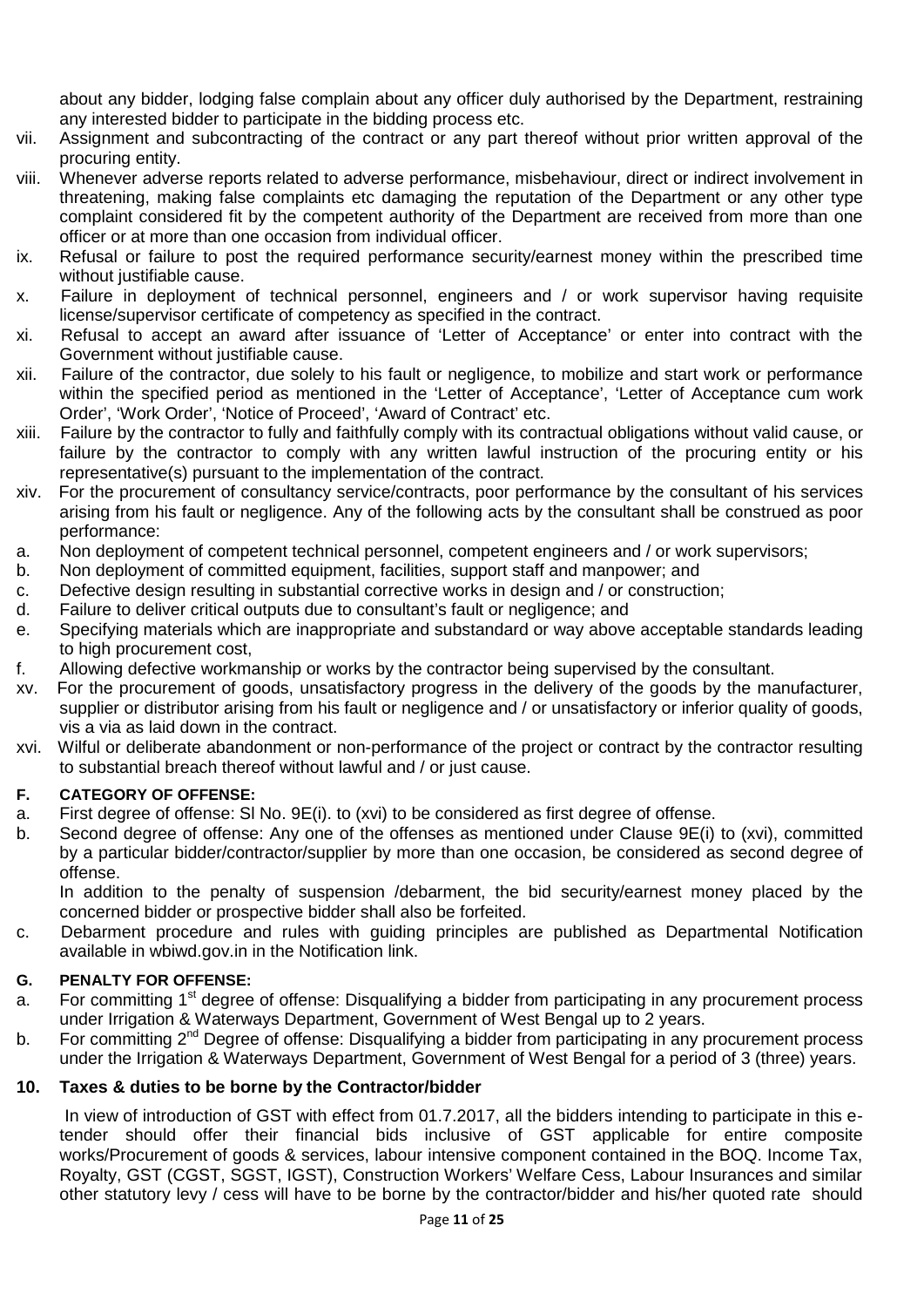be quoted accordingly after considering all these charges, and no separate payment towards any of the statutory taxes shall be made by the implementing authority.

## **11. Site inspection prior to submission of tender**

Before submitting a e-tender, the intending contractor/bidder should make themselves acquainted thoroughly with the local conditions prevailing at site of implementation of the work by undertaking field inspections and taking into consideration all probable factors and difficulties to be involved during execution of the work as per specification in all respects including transportation of materials, communication facilities, climate conditions, nature of soil, availability of local labourers and market rates prevailing in the locality etc. and no claim whatsoever will be entertained on those accounts afterwards. The contractor/bidder may also contact the office of the designated Assistant Engineer/Executive Engineer Metropolitan Drainage Mechanical Division in between 11.30 hours to 16.30 hours on any working day, prior to the date of last date for submission of bid in the e-tender.

#### **12. Conditional & incomplete tenders**

Conditional and incomplete tenders are liable to be summarily rejected. No off-line document will be entertained until completion of e-Tender process by acceptance of L1 bid.

#### **13. Opening & evaluation of tender**

#### **13.1 Opening of a Technical Proposal**

All works above tender value of Rs 5.00 lakh for which e-tendering is mandatory shall be awarded through open tenders without reservation for any particular class of contractors/bidders. Notices for open off-line tenders for each tender value below Rs 5.00 lakh shall include such clauses as is notified by the Department from time to time.

For e-tenders bids are to be invited in two parts under a two-bid electronic system.

- **i.** Technical proposal will be opened by the Tender Inviting Authority or his/her authorised representative/s electronically in the official website using their authorised valid Digital Signature Certificate/s (DSC).
- **ii**. Intending contractors/bidders may remain present if they so desire.
- **iii**. Technical cover documents (vide Clause 3.2.A) will be opened /decrypted first and if found in order, Cover (Folder) for OID (vide Clause 3.2.B) will be opened/ decrypted. If there is any material deficiency in either of the Technical cover documents, the e-bid is liable to be disqualified & rejected.
- **iv**. Decrypted (transformed into readable format) documents of the Pre-Qual Technical cover and the OID (Other Important Document) Cover will be decrypted/downloaded by the TIA and handed over to the Technical Bid Evaluation Committee (TEC).

#### **13.2 Process of Technical Evaluation in a tender**

Within 24 hours of uploading the TBO summery sheet containing Preliminary Technical Qualification result, any of the aggrieved bidder, may seek clarification / redressal / review from the TEC on the list of bidders, in writing/through e-mail with supporting facts / figures / documents. If such clarification /review relates to eligibility of other bidders, on the grounds of submission of false/ forged / manipulated / inappropriate credentials, modalities prescribed in the Departmental Notification shall be followed. In case, the review only seeks the eligibility of the applicant himself, views of the Tender Evaluation Committee (TEC) would be communicated in writing to that bidder within next two (2) working days. If the bidder is not satisfied with the clarification of the TEC, he/she may appeal to the concerned Chief Engineer within 24 hours of receipt of communication from the TEC. The concerned Chief Engineer will dispose such complaints jointly, in associated with at least another available Chief Engineer within next 2 working days. Thereafter final Technical Evaluation Sheet (TBE) of the technically qualified bidders would be uploaded, after incorporating modifications if required. The TIA shall while uploading the final TBE summery sheet accept or reject electronically the admitted bids based on the advice of TEC as per TBE summery sheet. Thus at this stage the rejected bidders will get back their EMD. e-mail communication in official e-mail address of TIA or TAA shall be treated as a valid mode of communication. The minimum time period from date of TBO summery sheet uploading and TBE summery sheet uploading shall be 4 working days or more.

#### **13.3 Uploading the list of technically qualified contractors/bidders**

**i.** Pursuant to decision arrived after a Technical Bid Evaluation and review, the final list of eligible contractors/bidders having successfully qualified in the Technical Evaluation stage for a particular serial of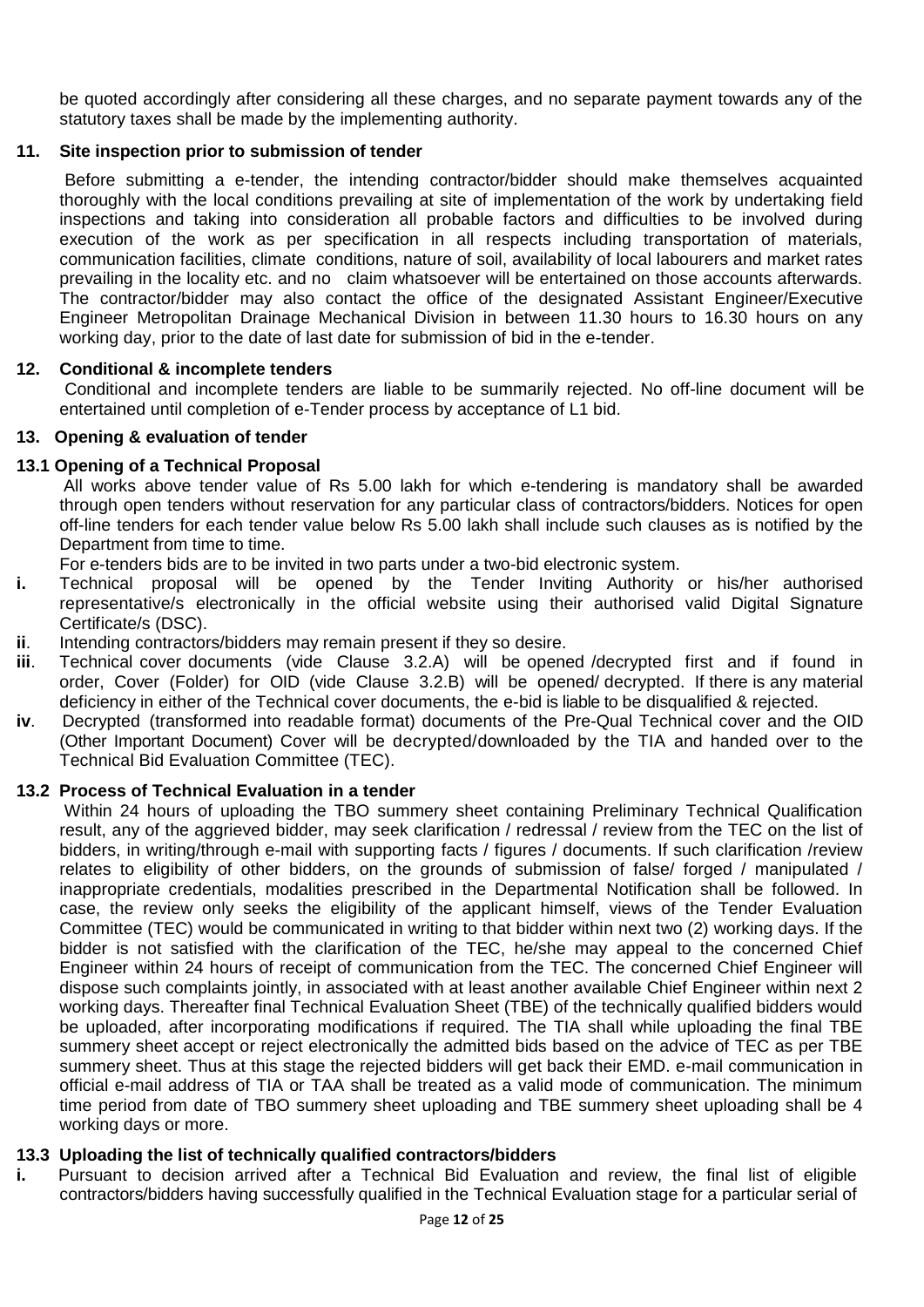work whose financial proposal will be thus considered, is uploaded on the web portal/s.

**ii.** While evaluating, the TEC may, if they so desire, summon the contractors/bidders and seek further clarification/information or seek verifications of original hard copy of any of/all the documents already submitted on-line, and if these cannot be produced within stipulated timeframe, their bids will be liable for rejection.

# **13.4 Opening and Evaluation of Financial Proposal/bid**

- **i.** Financial proposals of the bidders/contractors declared technically qualified by the Tender Evaluation Committee (TEC) will be opened electronically by the Tender Inviting Authority in the web portal stated above on the pre-notified date and time.
- **ii.** The encrypted copies will be decrypted and the rates will be read out to the contractors/ bidders remaining present at that time, else they may login their respective e-tender accounts to see the (CS) comparative statement in the web portal.
- **iii.** After opening the financial proposal, the preliminary summary result containing inter alia the names of contractors/bidders and the rates quoted by them will be uploaded and the result will be made available in the e-tender platform.
- **iv.** If the Tender Accepting Authority (TAA) is satisfied that the rate obtained is fair and reasonable and there is no scope of further lowering down of rate, he/she may after having the comparative statement test checked by the Divisional Accountant / Divisional Accounts Officer attached to his office and after their acceptance upload the financial bid evaluation summary sheet or result containing the name of contractors/bidders and the rates quoted by them against each work.
- **v.** If there is any scope for lowering down of rate in the opinion of the Tender Accepting Authority being abnormally high above 10% of the amount put to tender i.e Tender value, the e-NIT shall be cancelled and invited afresh. No post tender negotiation is permitted. Only in a **very rare and exceptional case**, with prior recommendation and advice of Government appointed Tender Committee bid negotiations with **only the L1 bidder** to lower down the L1 rate obtained in re-tender, through sealed bid/ e-Tender cum reverse auction may be conducted by the Tender Inviting Authority in presence of Tender Accepting Authority for reasons to be recorded in writing.
- **vi.** If there is no contractor/bidder or the number of contractors / bidders in the 1<sup>st</sup> tender is less than three, the e-tender has to be cancelled. In case of participation of more than three bidders, if the number of technically qualified bidder falls below three, the tender/e-NIT is to be cancelled as well and fresh e-tender vis-a-vis  $2<sup>nd</sup>$  call e-Tender or even  $3<sup>rd</sup>$  call e-Tender may be invited by suitably lowering of minimum eligibility PQ criteria (work & financial) for bidders with wide publicity of Re-tender notices through electronic and print media.
- **vii.** Final result after acceptance of the rate by the Tender Accepting Authority, if within the delegated power of acceptance would have to be uploaded in the e-Procurement platform. Otherwise, the matter may be referred to the Government Appointed DTC and the appropriate Government for decision.
- **viii.** The Tender Accepting Authority may ask the L1 bidder/contractor to submit analysis of rates to justify the rate quoted by that bidder after declaration of financial bid evaluation result.
- **ix.** If the lowest (L1) bidder/contractor backs out there should be Re-tendering in a transparent and fair manner. In such a situation the TIA may call for re-tender with bid submission time period should normally be 14 days for value above Rs. 10.00 lakh, and 7 days for value exceeding Rs. 1.00 lakh but upto Rs. 10.00 lakh.

# **13.5 Tender Accepting Authority (TAA)**

Authority to which the power has been delegated to accept tenders as per latest Finance Department Notification will function as the Tender Accepting Authority (TAA) for evaluation of technical and financial proposals of works having tender value within his/her range of acceptance.

As per present delegation, TAA for different tenders within the range above Rs 0.10 Lakh upto Rs 45.00 Lakh would be as follows:

- **i.** For e-Tenders of value up to Rs 45.0 lakh (above Rs 5.00 lakh and up to Rs 45.0 lakh): Executive- Engineer, Metropolitan Drainage Mechanical Division, I&W Directorate.
- **ii**. For off-line tenders of value from Rs 3.0 Lakh up to Rs 5.0 Lakh is to be tendered in a single bid system in off-line mode to be accepted by Executive Engineer, Metropolitan Drainage Mechanical Division, I&W Directorate. [off-line single bid Tenders]
- **iii**. For tenders of value up to Rs 3.0 Lakh relating to works only, is to be tendered in a single bid system in off-line mode to be accepted by Assistant Engineer, Metropolitan Drainage Mechanical Division, I&W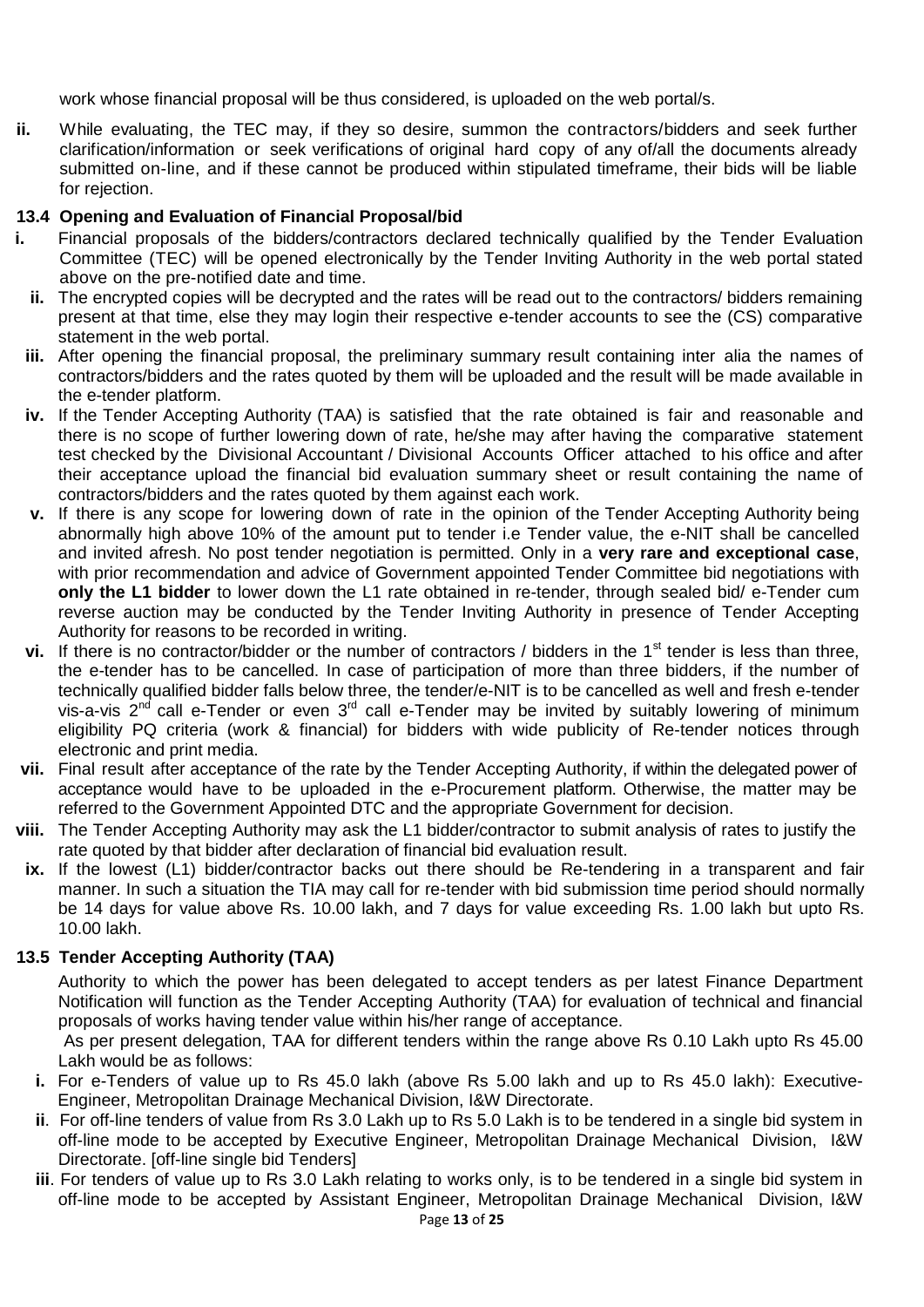Directorate. [off-line single bid system Manual Tenders] on the basis of technically sanctioned costs.

# **13.6 Procedure to be followed for final acceptance of tender & Award of Contract**

- **i.** The lowest (L1) financial bid for all works tenders is accepted as a rule. If for any reason the lowest (L1) bid is not accepted, reference is to be made to the appropriate Government for orders as to which of the contractor /bidder the work should be awarded.
- **ii.** Maximum 5% excess beyond the 'Tender Value' (Amount put to Tender) may be accepted as per delegated power to the Executive Engineer up to Rs 45.00 lakh, and at least three valid bids have been received in the financial bid stage, provided tender value after abatement is within the administratively approved cost. Maximum 5 % excess beyond the 'Tender Value' (Amount put to Tender) may be accepted above tenders of value below Rs 3.00 lakh upto 5% above amount put to tender and also 5%excess over administratively approved amount, proposal for revised administrative approval/Expenditure sanction would have to be submitted to the Government, but acceptance of tender and issue of work order may not be kept pending for want of revised approval.
- **iii.** Above 5% and up to 10% of the Tender Value can be recommended to the Government for acceptance by the Departmental Tender Committee (DTC) subject to the conditions that valid technically qualified bids should not be less than three and L1 bid is accepted and tendered amount is within the administratively approved cost. In case of excess over administratively approved amount, revised administrative approval would have to submitted to the Government but acceptance of tender, and issue of work order may not be kept pending for want of Revised Administrative Approval/ Revised Financial sanction.
- **iv.** If the response to an e-Tender is less than three, then Tender should be invited afresh. Such Re-Tender notice shall be published in widely circulated dailies as per guidelines and also through e-Tender web portals. Prior to invitation of Re-Tender / fresh e-Tender, the eligibility criteria and other terms & conditions as contained in the first 'Notice Inviting e-Tender' (e-NIT) shall have to be reviewed/relaxed by the Tender Inviting Authority, to ascertain whether (i) it was too much restrictive, say, specifications and qualifications were fixed at higher standards than required, (ii) advertisements in the widely circulated Newspapers were properly published and (iii) other related procedural matters were observed in its entirety.
- **v.** If the number of valid bids received even in re-tender is less than three, it should be referred by the TIA to the DTC and even the appropriate Government along with the recommendation of the DTC for decision, in accordance with Finance Department Memorandum and other relevant orders in vogue at the time of publication of the e-tender.
- **vi.** For acceptance of L1 bid after 2<sup>nd</sup> / 3<sup>rd</sup> re-tenders is still above 10% of the Tender Value (Amount put to tender), upon specific recommendation of the DTC as mentioned at clause 13.4, with that of the Department shall have to be sent to the Finance Department for decision.
- **vii.** All above tender rules applies for all types of works and procurements i.e Plan, Non Plan, deposit works tenders.

# **14. General guidelines for acceptance of e-Tender**

Lowest valid rate should normally be accepted in accordance with the procedure stated in clause 13.4. The Tender Accepting Authority reserves the right to distribute the work amongst more than one contractor/bidder with same L1 rate.

# **15. Signing of formal tender contract/agreement after acceptance of e-tender**

The contractor/bidder, whose bid is approved for acceptance, shall within 15 days of the receipt of Letter of Invitation (LOI) or Letter of Acceptance (LOA) in his / her favour, will have to execute a 'Formal Agreement' with the Engineer-in-Charge in quadruplicate in W.B.F. 2911(i)/2911(ii) and all other contract documents, entire set of which may be obtained free of cost from the office of the designated Executive Engineer, ………………….Division in-charge of the work tendered.

If the selected L1 bidder fails to turn up even after 30 days after the initial 15 days from the date of uploading of the AOC in the e-Procurement portal or the despatch date of official communication for signing of the Contract/Agreement, the selected bidder is liable for penal actions which shall comprise blacklisting, debarring from future participation in Government tenders, immediate forfeiture of the Earnest Money deposited in the tender, other penal actions as stipulated under clause 9 & 10 of the e- NIT, the Departmental Notification and also contained in contract W.B Form No. 2911(i)/ 2911(ii)/ Agreement.

# **16. Payment against bills raised by the contractor**

Periodic Tax invoice/bills containing bidders GSTIN & other details needs to be submitted by the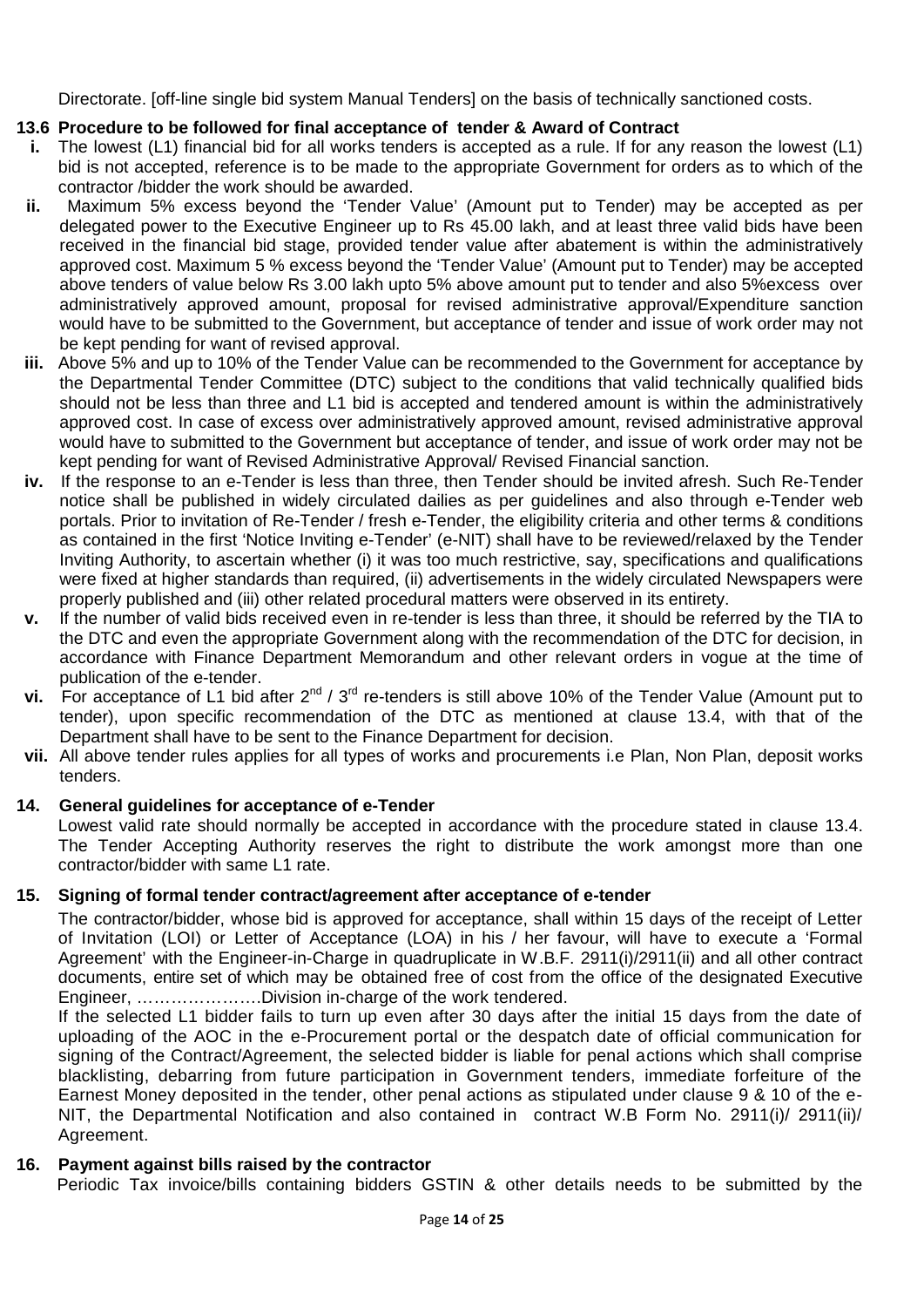supplier/contractor/Agency/bidder to the DDO for raising claims for receiving payments of work executed under this contract /upon achieving physical Milestones clearly showing separately the Tax charged in accordance with the provisions of the GST Act, 2017.

The payment of Running Account as well as final bill for any work based on progress and performance will be made according to availability of fund and no claim due to delay in payment will be entertained.

**17.** No cost escalation in any form is included in the Tender Contract Agreement.

## **18. Bid validity**

The Bid will be normally valid for **120 days** from the date of opening of the financial proposal. However, extension of bid validity may be suitably considered by the Tender Inviting Authority, if required, subject to written confirmation of the contractor/bidder (s) to that effect.

### **19. Definition of Physical**

#### **Milestones:**

The time allowed for carrying out the work as entered in the tender shall be strictly observed by the contractor, and which shall be reckoned from the date on which the order to commence work is given to the contractor. The work shall throughout the stipulated period of the contract be proceeded with all due diligence. Time being deemed to be the essence of contract on the part of the contractor; the contractor shall be bound in all cases, to achieve the 'Milestones' as specified by the Engineer-in-Charge with the AOC, defining pertaining to the work. The contractor within 15 days of receipt of Letter of Acceptance shall submit a work programme commensurate with period of construction in the form of a Bar Chart work programme, stating the timeline of such different Milestones. In the event of the contractor failing to comply with any of the conditions related to achieving the 'Milestones' within the specified time period prescribed for such 'Milestone' plus one month, he/she shall be liable to pay compensation.

If the contractor fails to commence and/or maintain required progress over the total time allotted for its full completion and fails to complete the work and clear the site on or before the end of contract period or extended date of completion, he/she shall, without prejudice to any other rights or remedy available under the law on account of such breach, pay as agreed compensation to the implementing Department. This will also apply to items or group of items for which a separate period of completion has been specified.

#### **20**. **Withdrawal of Tender**

Withdrawal of e-Tender once the bid has been submitted online and after passing of end date for submission and has been accepted for further processing, is not allowed. EMD will be forfeited by the Government and the L1 bidder/contractor penalised in terms of clause 8 referred earlier would be applicable.

#### **21. Schedule of important dates in the e-Tender**

| SI.<br>No. | <b>Activity</b>                                                                              | Date & Time             | <b>Remarks</b>                                               |  |
|------------|----------------------------------------------------------------------------------------------|-------------------------|--------------------------------------------------------------|--|
| 1.         | <b>Publishing Date</b>                                                                       | 17.06.2022              |                                                              |  |
| 2.         | <b>Document Download start date</b>                                                          | 20.06.2022 at 14:00 Hrs |                                                              |  |
| 3.         | <b>Bid submission start date</b>                                                             | 20.06.2022 at 14:00 Hrs | To be made<br>available with                                 |  |
| 4.         | Document Download end date                                                                   | 25.06.2022 at 17:00 Hrs | the e-NIT in the                                             |  |
| 5.         | <b>Bid submission end date</b>                                                               | 25.06.2022 at 17:00 Hrs | website                                                      |  |
| 6.         | <b>Technical Bid opening date with</b><br>preliminary result (TBO Sheet)                     | 27.06.2022 at 11:00 Hrs |                                                              |  |
| 7.         | Uploading of the list of<br>Technically qualified final list of<br>bidders (TBE Sheet)       | To be Notified Later    |                                                              |  |
| 8.         | <b>Financial Bid opening date (FBO</b><br>Sheet)                                             | -do-                    | To be notified to<br>all bidders                             |  |
| 9.         | <b>Uploading of CS (Comparative</b><br>Statement) and uploading of<br><b>Final FBE Sheet</b> | -do-                    | through e-mail &<br><b>SMS through</b><br>auto-generation in |  |
| 10.        | Uploading of the Letter of<br><b>Invitation / Acceptance LOI/LAO</b>                         | -do-                    | the system.                                                  |  |
| 11.        | <b>Uploading of Award of Contract</b>                                                        | -do-                    |                                                              |  |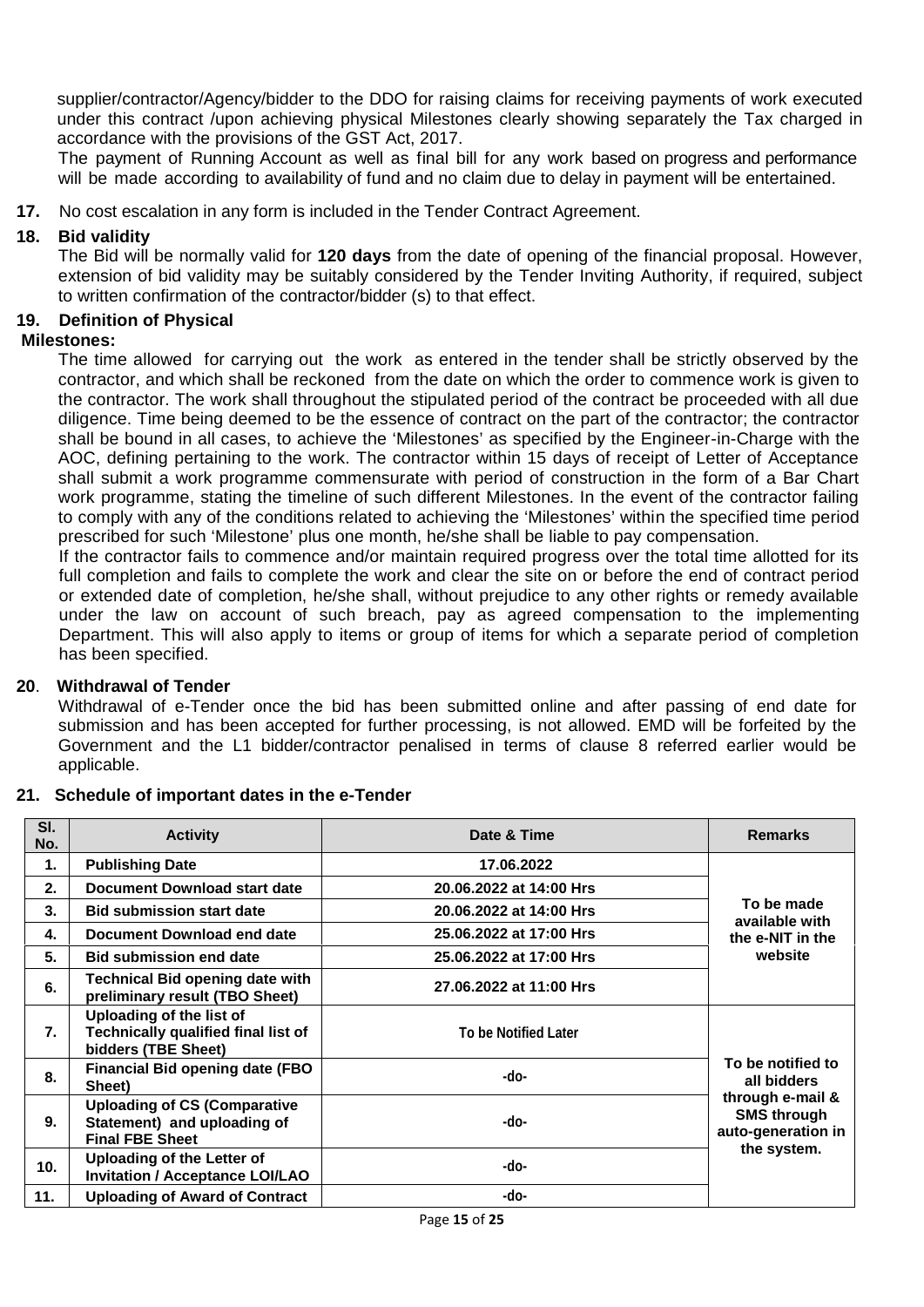| (AOC)<br>( Work Order) (؍                         |  |  |  |  |  |
|---------------------------------------------------|--|--|--|--|--|
| ▔▀▁▕▏▏▏ <i>░▏▕▖▕▎▕▖▕▎</i> ▏▘▖▕▞▁▕▕▀▁▏▏▕▏▛▁▏▏▏▛▏▏▏ |  |  |  |  |  |

TIA: e-Tender Inviting Authority (Assistant Engineer/Executive Engineer) TAA: e-Tender Accepting Authority (Executive Engineer)

**22.** Extension of last date for e-bid submission or any other Addendum/Corrigendum, if unavoidable is to be notified as per Finance Department guidelines, in the e-Procurement Portal, Departmental website and in Notice boards at least 24 hours before the original validity period of bid submission. Extension of last bid submission date by issuance of a Corrigendum shall not be treated as 2nd or subsequent call of Re-tender.

# **Additional Terms & Conditions**

- 1. The Executive Engineer of the concerned Division shall be the Engineer-in-Charge in respect of the works contract and all correspondence concerning rates, claims, change in specifications and/or design and similar important matters will be valid only if accepted/recommended by the Engineer-in-Charge. If any correspondence of above tender is made with Officers other than the Engineer-in-charge for speedy execution of works, the same will not be valid unless copies are sent to the Engineer-in-Charge and also approved by him/her. Instructions given by the Sub-Divisional Officer/Assistant Engineer and the Junior Engineer/Section Officer (SO) on behalf of the Engineer-in-Charge shall also be valid (who have been authorized to carry out the work on behalf of the Engineer-in-Charge) regarding specification, supervision, approval of materials and workmanship. In case of dispute relating to specifications and work, the decision of Engineer-in-Charge shall be final and binding. The Engineer-in-Charge will however take all decisions relating to works contract only after recommendation/ advice of the Tender Accepting Authority. If there is more than the Executive Engineer assigned for the tender, the Chief Engineer would designate the Engineer-in-Charge for the work.
- 2. Acceptance of the tender including the right to distribute the work between two or amongst more than two bidders with same L1 rates will rest with the Tender Accepting Authority without assigning reason thereof to any of the bidders. The tender accepting authority reserves the right to reject any or all tenders without assigning sufficient justification thereof to the bidder/contractor. No additional or excess work or additional items of work beyond the tendered amount would be generally allowed. All excess, supplementary or substitute supplementary items of work, if unavoidable are to be accepted by the Tender Accepting Authority only if the total value of work on completion is within the tendered amount. The exiting contract would be terminated after achieving work up to tendered cost (gross value) and balance work would be taken up afresh after fresh sanction and new tender, except in the interest of public services, in rare & special cases under specific approval of the Government.
- 3. The Contractor/bidder shall have to comply with the provisions of (a) Contract Labour (Regulation & Abolition) Rules, 1970 including its revisions (b) Minimum Wages Act 1948 and the modification thereof or any other laws relating thereto as will be in force from time to time.
- 4. Engineer-in-Charge shall not entertain any claim whatsoever from the contractor for payment of compensation on account of idle labour on such grounds including non-possession of encumbrance free land. Escalation of cost due to inflationary effects or any other reason is not permitted during construction period or extended time period of contract.
- 5. Engineer-in-Charge shall not be held liable for any compensation due to machines & equipments becoming idle or any circumstances including untimely rains, other natural calamities, strikes etc.
- 6. All statutory taxes, viz. GST / labour welfare cess, labour insurance etc or revision of taxation rates even after AOC or commencement and before final completion of the work are to be borne by the contractor/bidder. Original tax invoice/challan or bill of those materials, which are procured by the bidder, may be asked to be submitted for verification if required.
- 7. Labour Welfare Cess @ 1% of the cost of construction works shall be deducted from the Gross value of all works bills. Also it is instructed to compulsorily register his/her establishment under the Act, under the competent registering authority, i.e. Assistant Labour Commissioner / Dy. Labour Commissioner of the region for disbursing PF and ESI benefits of workers. The bidder should be mandatorily be registered online with Employees Provident Fund Organisation (EPFO) in the on-line system and posses EPF code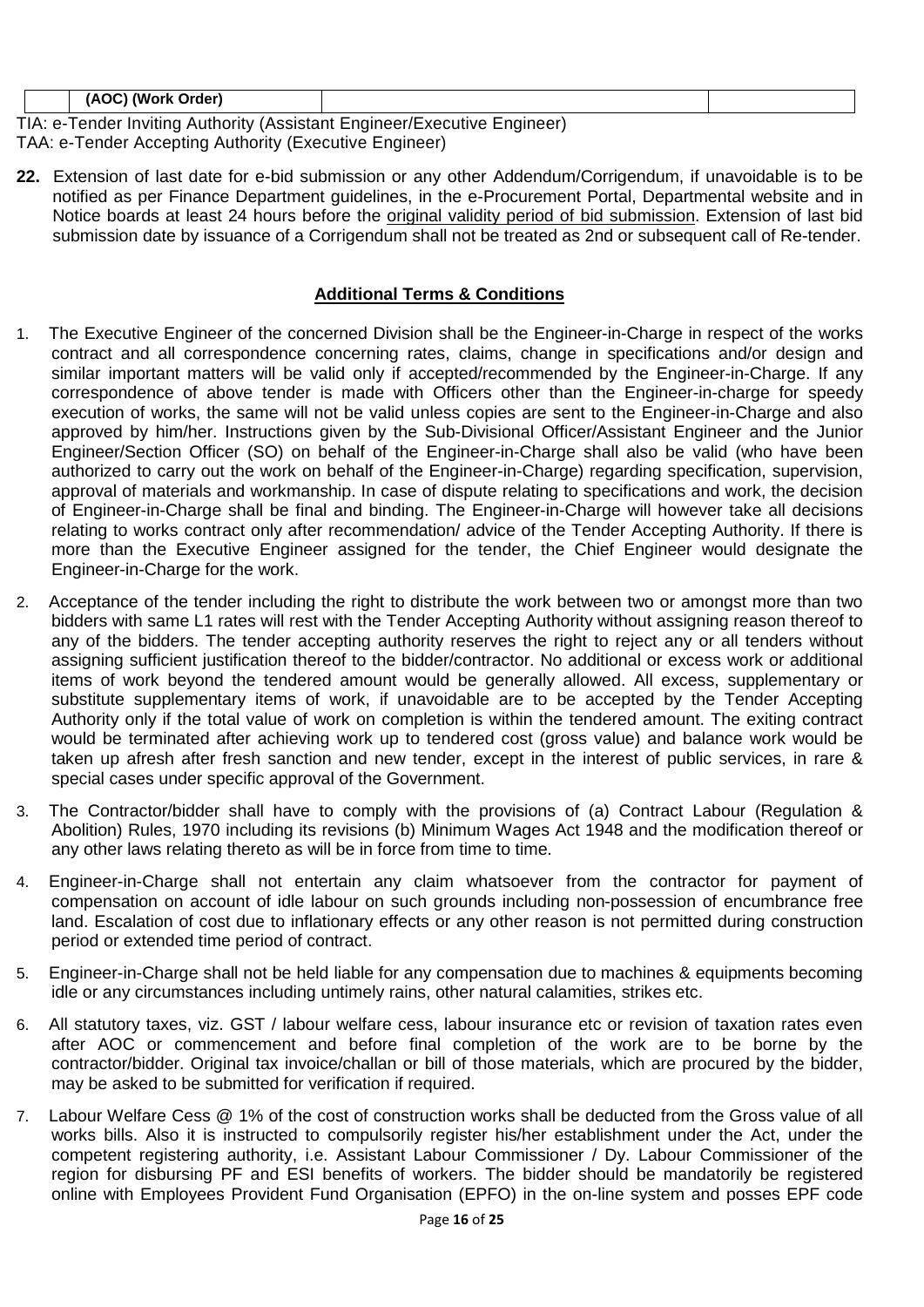and all current documents. Penalties and complaints due to non compliance of on-line EPF registration and default is the full responsibility of the bidder even if the TIA is by default the Principal employer

- 8. No mobilization / secured advance will be allowed unless specified otherwise in the contract or the e-Notice Inviting Tender.
- 9. GST, Cess, License fees, Royalty for construction materials, forest product etc, Toll Tax, Income Tax, Ferry Charges and other Statutory Government Taxes as applicable during project implementation are to be paid by the contractor/bidder. The rates of supply and finished work items are inclusive of these taxes and levy. Tax invoice/bills needs to be submitted by the supplier/bidder for raising claims under the contract after attaining of physical milestones showing separately the tax charged in accordance with the provisions of GST Act, 2017.
- 10. All working tools & plants, scaffolding, construction of vats & platforms and arrangement of Labour Camps will have to be arranged by the contractor at his/her own cost. The contractor shall clear the site of work and restore all damages made due to the Labour camp, erection of yards and godowns, stores etc within 30 days of completion of work.
- 11. The contractor shall supply mazdoors, bamboos, ropes, pegs, flags T&P, Machineries and equipments etc. for laying out the work and for taking and checking measurements for which no extra payment will be made.
- 12. The contractor/bidder should see the site of works and tender documents, drawings etc. before submitting tender and satisfy himself/herself regarding the condition and nature of works and ascertain difficulties that might be encountered in executing the work, carrying materials to the site of work, availability of drinking water and other human requirements & security etc. Work on river banks may be interrupted due to a number of unforeseen reasons e.g. sudden rise in water levels, inundation during flood, inaccessibility of working site for carriage of materials. Engineer-in Charge may order the contractor to suspend work that may be subjected to damage by climate conditions. No claim will be entertained on this account. There may be variation in alignment, height of embankment or depth of cutting, location of revetment, structures etc. due to change of topography, river condition and local requirements etc. between the preparation and execution of the scheme for which the tendered rate and contract will not stand invalid. The contractor will not be entitled to any claim or extra rate on any of these accounts.
- 13. A machine page numbered Site Order book (with triplicate copy) will have to be maintained at site by the contractor and the same has got to be issued from the Engineer-in-Charge before commencement of work. Instructions given by inspecting officers not below the rank of Assistant Engineer will be recorded in this book and the contractor must note down the action to be taken by him in this connection as quickly as possible.
- 14. The contractor shall be bound to comply with all the Central & State Pollution Control Acts & Rules during entire construction period.
- 15. All possible precautions should be taken for the safety of the people and work force deployed at worksite as per safety rule in force. Contractor will remain responsible for his labour in respect of his liabilities under the Workmen's Compensation Act etc. He must deal with such cases as promptly as possible. Proper road signs as per P.W.D. practice will have to be erected by the contractor at his own cost while operating public thoroughfares. Also, display boards containing brief description and name of project with completion target dates shall be erected at a prominent location at the work site by the contractor for public awareness.
- 16. The contractor will have to maintain qualified technical employees and/or Apprentices at site as per prevailing Apprentice Act or as stipulated in the contract. No compensation for establishment charge will be entertained.
- 17. The contractor will have to accept the work programme as per modifications and priority of work fixed by the Engineer-in-Charge so that most vulnerable reach and/or vulnerable stretch is completed before impending monsoon or rise in river flood water level or commencement of canal irrigation water release or for other suitable reasons.
- 18. Quantities of different items of work mentioned in the departmental tender schedule/BOQ or in work order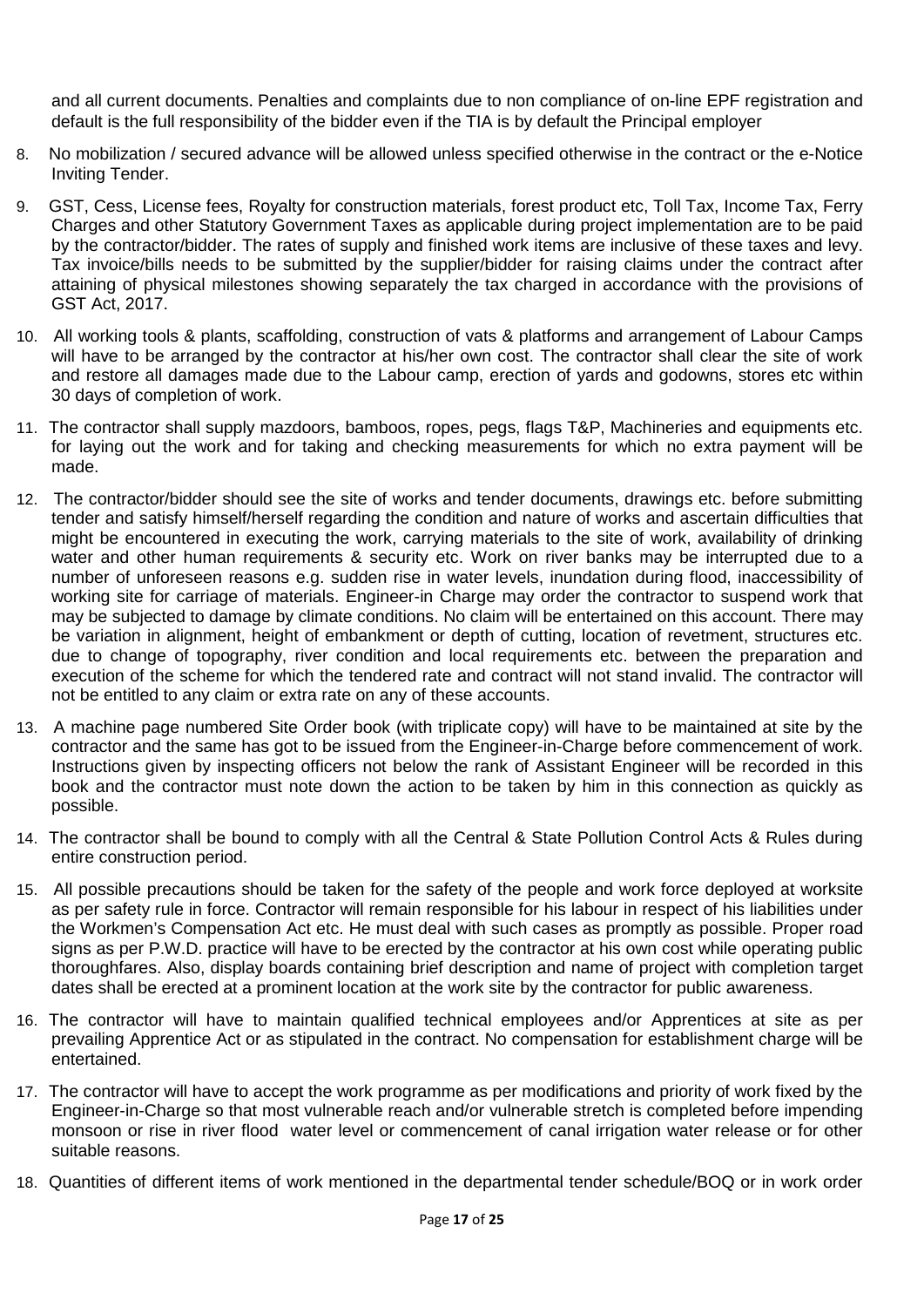are only tentative. In actual work, these may vary considerably. Payment will be made on the basis of works actually completed in different items as per specifications and codes, and no additional claim will be entertained for reduction of quantities in some items or for omission of some items. For execution of any additional item or supplementary works within the tendered value with the total completion value remaining within the accepted tendered cost, approval of the Tender Accepting Authority/Government in the Irrigation & Waterways Department would be required.

- 19. In order to cope with the present system of e-pradan billing, departmental supply of construction materials is discouraged. However, Departmental materials may be issued to the contractor/ bidder to the extent of requirements as assessed and following accounts procedure in the Treasury system of bill payment and in instalments as decided by the Engineer-in-Charge. Issue of materials may be of three categories.
	- a) Materials issued directly to the work and subject to recovery.
	- b) Materials issued from departmental go down and subject to recovery.
	- c) Materials issued free of cost.

Decision of the Engineer-in-Charge should be final and binding in this regard. He also stands solely responsible for reconciliation of accounts, if materials are issued to the contractor.

- 20. Any materials brought to site by the contractor subject to approval of the Engineer-in-Charge. The rejected materials must be removed by the contractor from the site at his own cost within 48 hours of issue of the order to that effect. The rates in the schedule are inclusive of cost and carriage of all materials to worksite. The materials will have to be supplied in phase with due intimation to the Sub-Divisional Officer/Assistant Engineer concerned in conformity with the progress of the work. For special type of materials, i.e. Geo Synthetic Bags, HDPE Bags, Geo Textile Filter, Geo jute Filter etc. if any, relevant Data Sheet containing the name of the Manufacturers, Test Report etc. will also be submitted in each occasion. Engineer-in- Charge may conduct independent test on the samples drawn randomly before according approval for using the materials at site. In this regard decision of Engineer-in-Charge shall be final and binding.
- 21. For materials under category 19(a),(b)&(c), the contractor will act as the custodian thereof. The materials will have to be carried from the nearest Departmental go-down to worksite by the contractor at his own cost. The contractor shall remain responsible for the proper storage and safety of the materials. Suitable Go-down/ Store shall have to be made by the contractor at his/her own cost. Penalty charges shall be levied at higher rate for loss, wastage, misuse. Surplus materials of the departmental if any, shall have to be returned to the issuing Go-down or store at the contractor's cost within the time frame as fixed by Engineer-in-Charge, otherwise, the cost at penal rate will be recovered from the bill. Indent for departmental materials shall be submitted by the contractor to the AE/S.D.O. at least 7 days in advance of actual requirement. No claim will be entertained for non-issuance of such materials in time but reasonable extension of time will be granted. All materials, whatever be the category thereof, shall be properly stored by the contractor in suitable go downs near the site of work at his own cost & under no circumstances whatsoever shall any material be removed from the site of work without prior written permission of the Engineer-in-Charge. The contractor shall be responsible for any damage, wastage or loss of such materials.
- 22. The contractor shall also have to satisfy the Engineer-in-Charge regarding the proper utilization of materials which have been issued departmentally.
- 23. Value of the material, under category (a) & (b) of clause 19, will be recovered from the bills of the contractor in one or successive instalments as may be decided by the Engineer-in-Charge.
- 24. Requisite quantity of cement as may be required for the work will be supplied from the nearest Departmental go down if stock permits. The issue rate of cement is shown in the Schedule of materials attached. Any excess consumption of cement by more than 5% over the final consumption statement drawn up as per consumption rate specified in the Schedule will be recovered at a penal rate shown in schedule.
- 25. Reinforcement steel rods/MS sheet piles/bitumen will be issued when stock permits, from the nearest departmental go-down where such material is available in marketable length/quantities. While issuing the same, for any particular work the quantity actually required as per approved drawing shall only be issued. While executing the work, it will be responsibility of the Contractor/bidder as well as the Engineer-in-Charge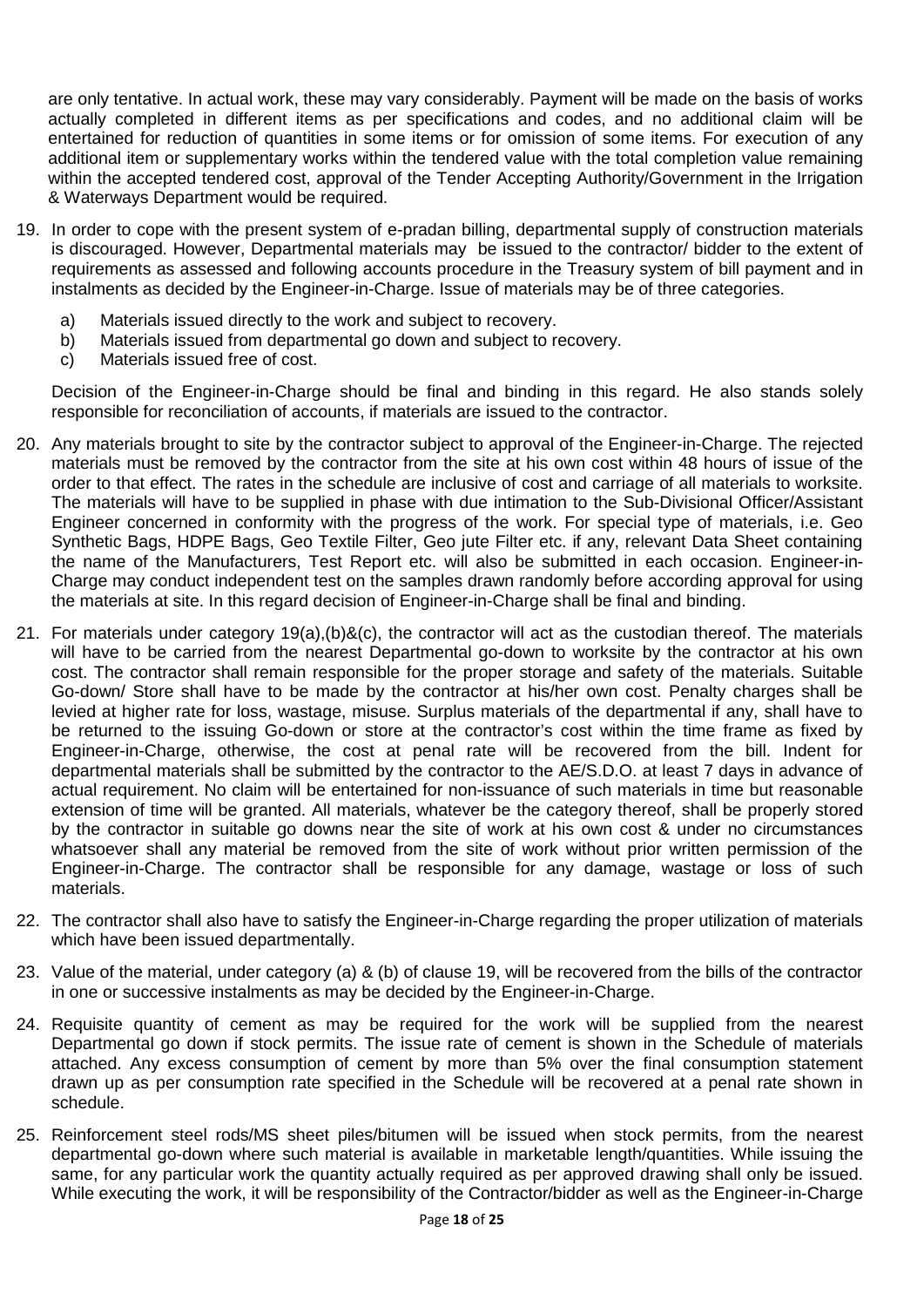to get this quantity properly utilized in the work. Cut pieces, if any will not be taken back by the Department. Recovery for the total quantum of steel issued will be made at the issue rate shown in the Schedule below. In case of misuse over +10%, deduction will be made at a penal rate shown in the Schedule below. This whole principle shall apply in case of other M.S materials like sheet piles and structural steel members as well.

# **26. SCHEDULE OF MATERIALS TO BE SUPPLIED DEPARTMENTALLY AND THEIR RECOVERY RATES**

| SI.<br><b>No</b> | Name of<br>materials                                                                              | <b>Issue</b><br>rate<br>(in ') | <b>Unit</b> | <b>Penalty recovery rate</b><br>for loss or misuse or<br>wastage (if otherwise<br>not mentioned<br>specifically in the<br>SoR) | <b>Place of delivery</b> |
|------------------|---------------------------------------------------------------------------------------------------|--------------------------------|-------------|--------------------------------------------------------------------------------------------------------------------------------|--------------------------|
| 01               | Cement                                                                                            |                                | МT          | 2 (Two) times issue<br>rate                                                                                                    | Departmental<br>Godown   |
| 02               | Reinforce-<br>ment steel<br>rods,<br>structural<br>steel<br>members,<br>M.S sheet<br><b>Piles</b> |                                | MT          | 2 (Two) times issue<br>rate                                                                                                    | -do-                     |
| 03               | <b>Bitumen</b>                                                                                    |                                | <b>MT</b>   | 2(Two) times issue<br>rate                                                                                                     | -do-                     |

**(Sd/) Executive Engineer Metropolitan Drainage Mechanical Division, Irrigation & Waterways Directorate Government of West Bengal**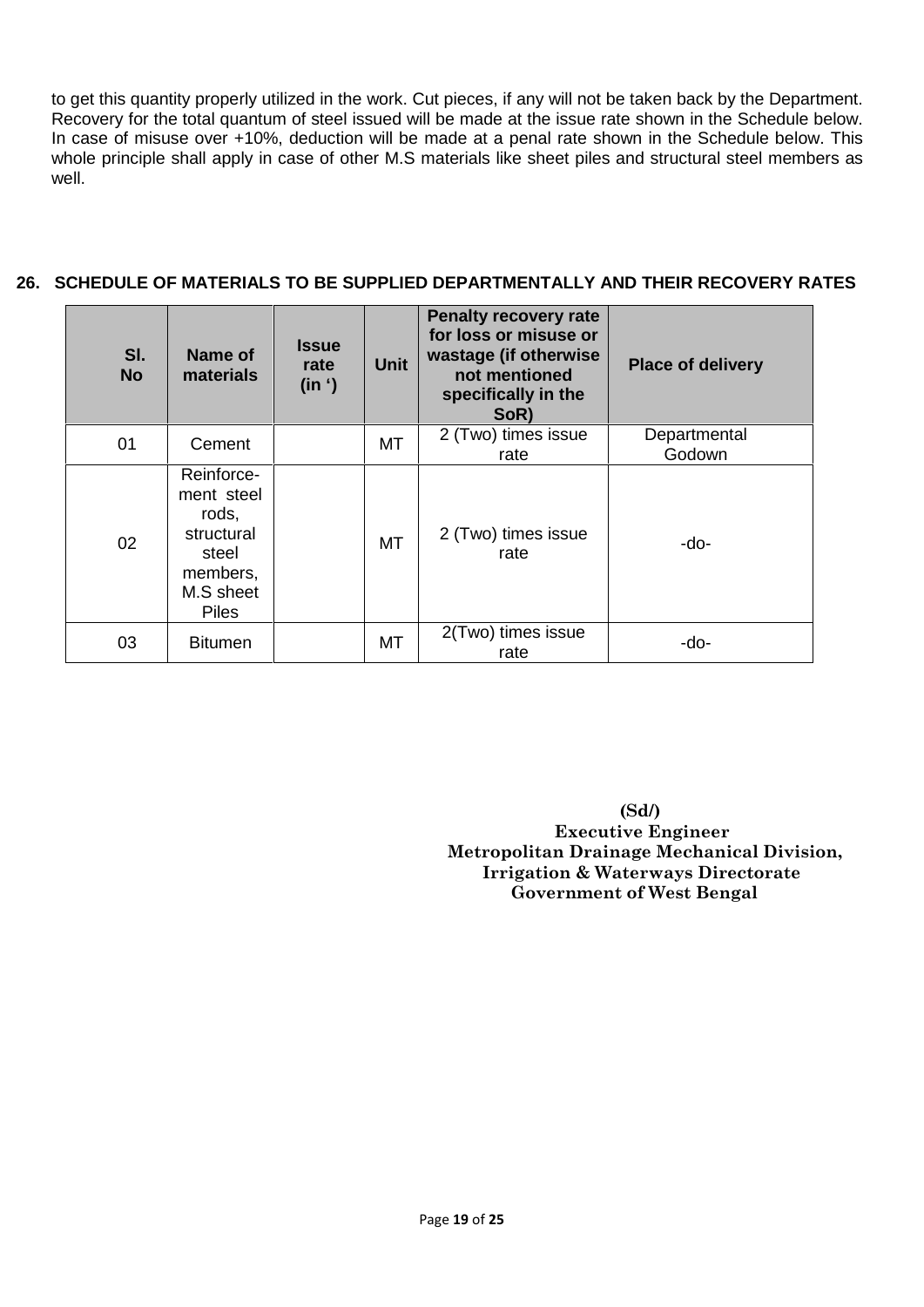# **FORM 1**

(To be submitted in plain paper/letter head as per specimen, duly filled up and uploaded with digital signature which shall be treated as the self declaration of the bidder)

# **APPLICATION FOR e-TENDER**

**To, The Executive Engineer Metropolitan Drainage Mechanical Division, I&W Directorate, Govt. of West Bengal Jalasampad Bhawan, (4th Floor) Bidhannagar, Kolkata-700091.**

**e- Tender No:- Serial No. of Works applied for :- ..................**

**Amount put to e-Tender: Rs .............................................**

Dear Sir,

Having examined the Technical cover, OID cover & all other e-NIT documents, I/we hereby would like to state that I/we wilfully accept all your conditions and offer to execute the work as per the tenders rules in e-NIT, terms & conditions, specifications, drawings, bill of quantities and corrigenda/addenda, SoR, and Agreement (WB Form No. 2911(i)/(ii) involving the e-Tender and Serial no of work stated above. I/We acknowledge that the making of our bid shall be regarded as an unconditional and absolute acceptance of the terms & conditions of the e-NIT. I/We also agree to remedy the defects after/during execution of the above work in conformity with the conditions of contract, specifications, drawings, bill of quantities and addenda/corrigenda.

| Duly authorized to sign bid          |  |
|--------------------------------------|--|
|                                      |  |
| (In block Capital letters or typed)  |  |
|                                      |  |
|                                      |  |
|                                      |  |
| Fax No: ____________________________ |  |
|                                      |  |

\*In case of Joint Venture & Consortium the Lead Member to submit this format.

(DIGITAL SIGNATURE OF BIDDER IS SUFFICIENT)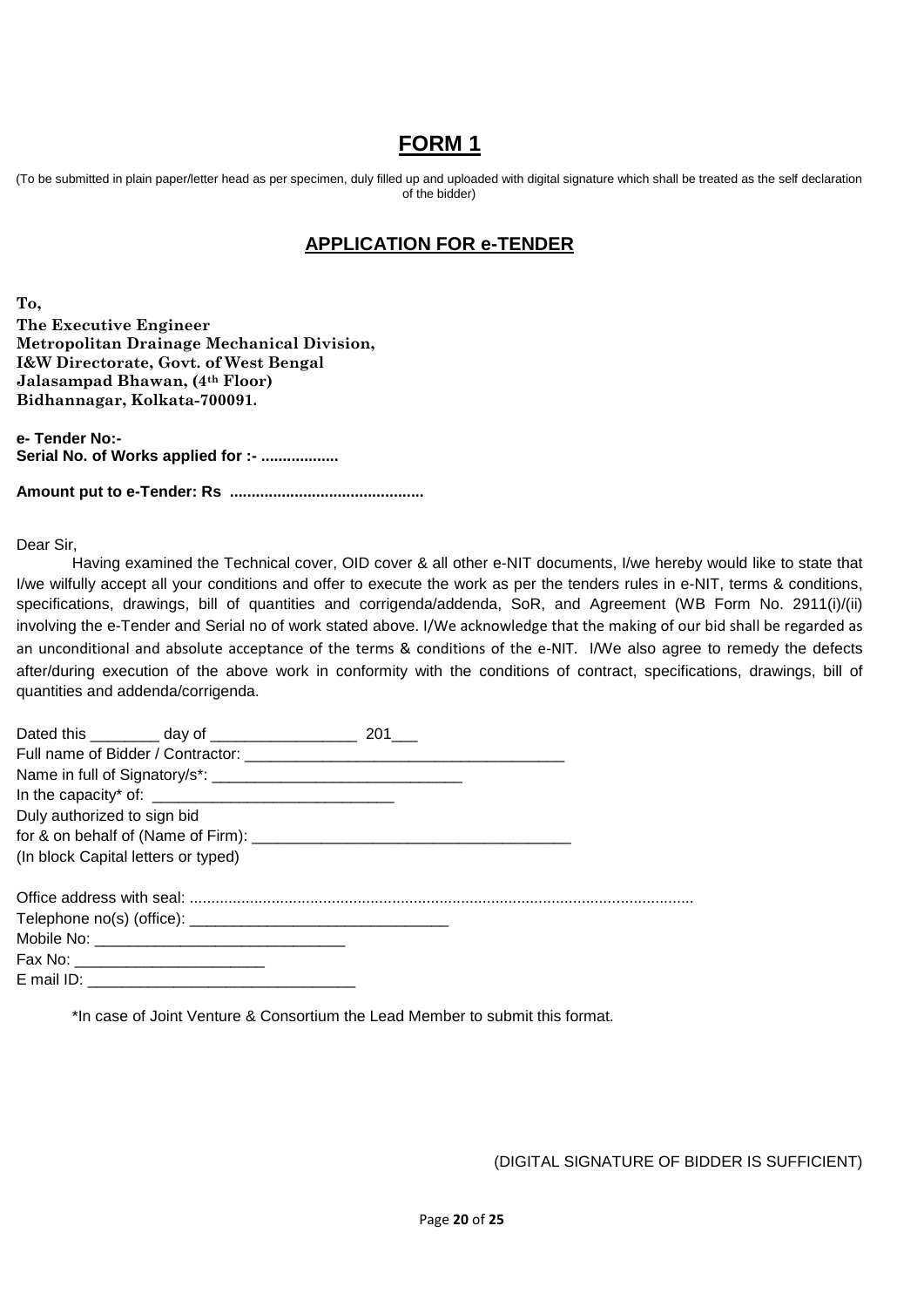# $FORM - 2$

# **Declaration against Common Interest**

( To be submitted in plain paper/letter head as per specimen, duly filled up and uploaded with digital signature, which shall be treated as the self declaration of the bidder)

**Ref:- e-NIT No. ………………., e-Tender ID No……………….**

**Work Sl. No………………….**

**To,**

**The Executive Engineer Metropolitan Drainage Mechanical Division, I&W Directorate, Govt. of West Bengal Jalasampad Bhawan, (4th Floor) Bidhannagar, Kolkata-700091.**

|                                                                                                                           | the authorized signatory on behalf of |
|---------------------------------------------------------------------------------------------------------------------------|---------------------------------------|
| do hereby affirm that IWe/any of the member                                                                               |                                       |
|                                                                                                                           |                                       |
| do not have any common interest either as a partner in any partnership firm /consortium/Joint Venture or as               |                                       |
| Proprietor / Principal Share Holder of any other Firm/Company in the same serial for the work I / we want to participate. |                                       |

| Duly authorized to sign bid |                                     |  |
|-----------------------------|-------------------------------------|--|
|                             |                                     |  |
|                             | (In block Capital letters or typed) |  |
|                             |                                     |  |
|                             |                                     |  |
|                             |                                     |  |
|                             | Fax No: ___________________________ |  |
|                             |                                     |  |

E mail ID: \_\_\_\_\_\_\_\_\_\_\_\_\_\_\_\_\_\_\_\_\_\_\_\_\_\_\_\_\_\_

\*In case of Joint Venture & Consortium the Lead Member to submit this format.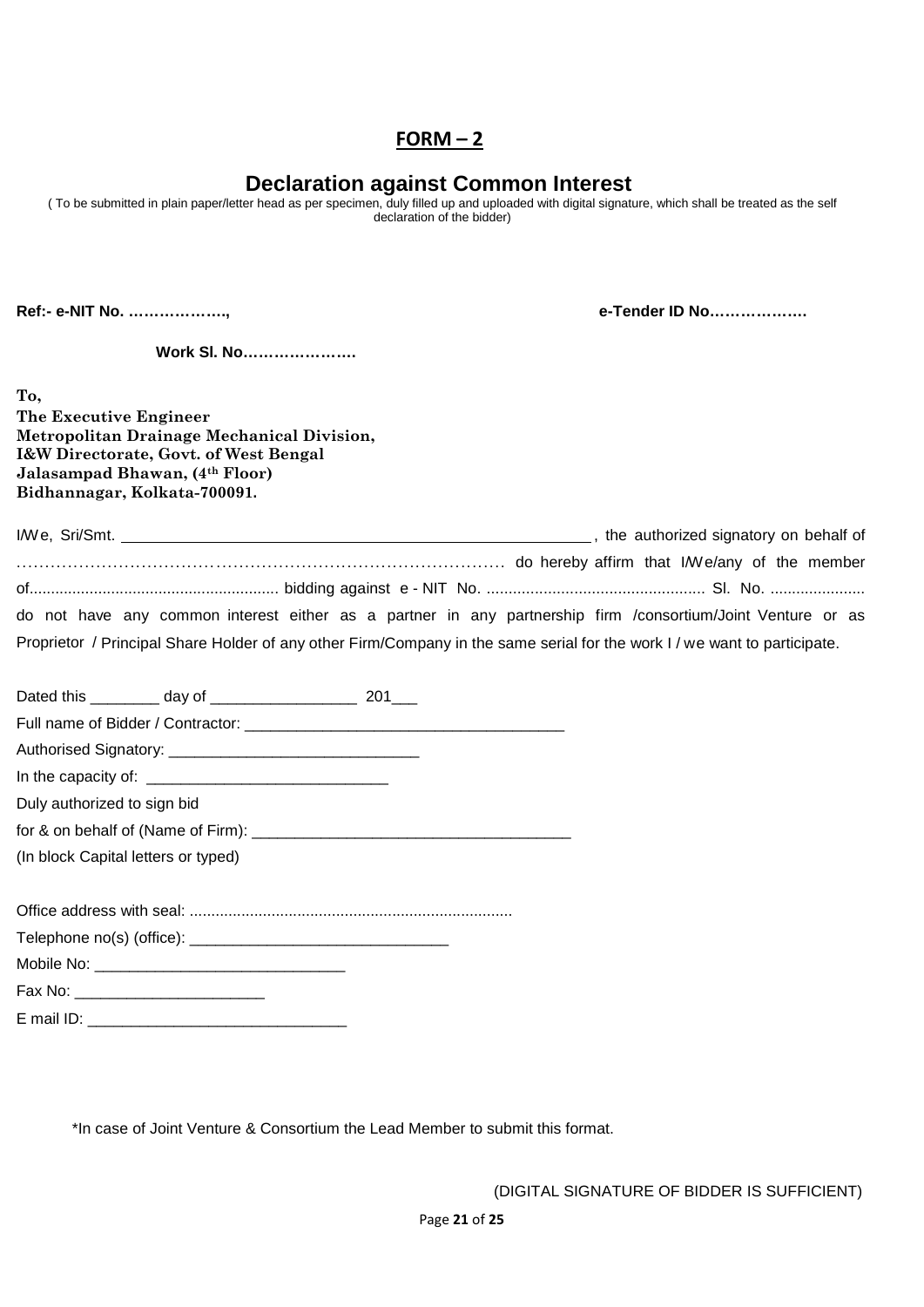# **FORM – 5**

# **Declaration on antecedents and performance**

( To be submitted in plain paper/letter head as per specimen, duly filled up and uploaded with digital signature, which shall be treated as the self declaration of the bidder)

**Ref:- e-NIT No. ………………., e-Tender ID No……………….**

**Work Sl. No………………….**

**To,**

**The Executive Engineer Metropolitan Drainage Mechanical Division, I&W Directorate, Govt. of West Bengal Jalasampad Bhawan, (4th Floor) Bidhannagar, Kolkata-700091.**

| are not black listed or debarred from participation in State Government procurements and tenders in the Irrigation & |  |
|----------------------------------------------------------------------------------------------------------------------|--|
| Waterways Directorate, Government of West Bengal, other Departments of the State Government and Government of        |  |
| India on the date of publication of this Notice Inviting Tender (NIT).                                               |  |
| If at a latest stage this submission is found incorrect, the bidder company along with all its contingent            |  |
| members/owners/partners would be liable to penal actions as decided by the Government under the rules.               |  |
|                                                                                                                      |  |
|                                                                                                                      |  |
|                                                                                                                      |  |
|                                                                                                                      |  |
| Duly authorized to sign bid                                                                                          |  |
|                                                                                                                      |  |
| (In block Capital letters or typed)                                                                                  |  |
|                                                                                                                      |  |
|                                                                                                                      |  |
|                                                                                                                      |  |
|                                                                                                                      |  |
|                                                                                                                      |  |
|                                                                                                                      |  |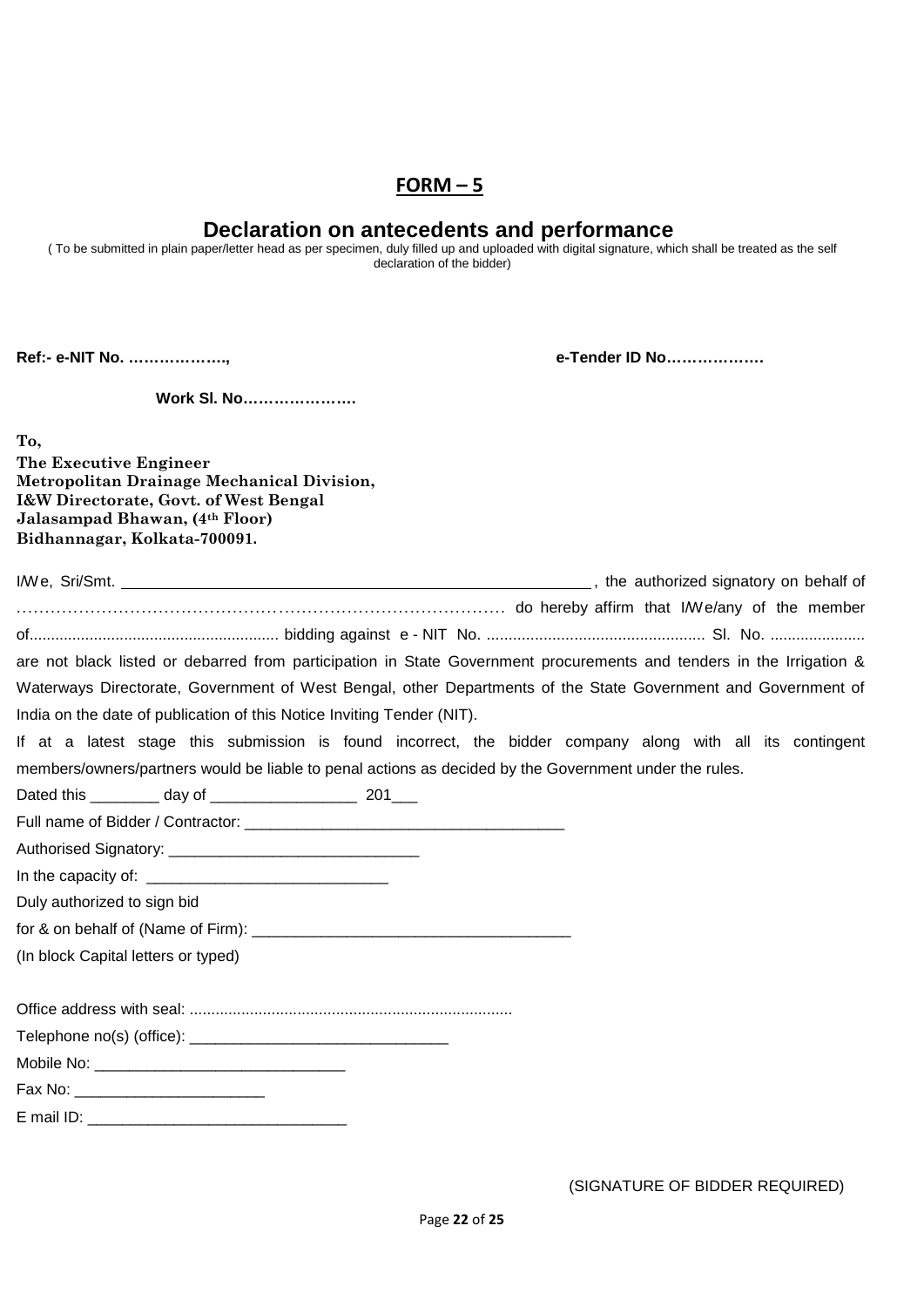# **FORM-6\***

# **SPECIMEN FORMAT FOR THE BANK GUARNATEE FOR ADDITIOANAL PERFORMANCE SECURITY DEPOSIT**

(\*To be submitted if the bid price quoted by the bidder is below 20% of the estimated cost put to tender otherwise the tender will be treated as invalid and rejected)

**To,**

**The Executive Engineer Metropolitan Drainage Mechanical Division, I&W Directorate, Govt. of West Bengal Jalasampad Bhawan, (4th Floor) Bidhannagar, Kolkata-700091.**

WHEREAS (name and address of Contractor) (hereafter called "the Contractor") has undertaken, in pursuance of Contract No: dated to execute (name of Contract and brief description of Works) (hereinafter called "the Contractor").

AND WHEREAS it has been stipulated by you in the said Contract that the Contractor shall furnish you with a Bank Guarantee by a Scheduled commercial bank for the sum specified therein for '**ADDITIONAL PERFORMANCE SECURITY DEPOSIT**' for compliance with his obligation in accordance with the Contract:

AND WHEREAS we (Indicate the name of the bank and branch) have agreed to give the Contractor such a Bank Guarantee:

NOW THEREFORE we :  $\cdot$  ; (Indicate the name of bank and branch) hereby affirm that we are the Guarantor and responsible to you on behalf of the Contractor, upto a total of Rs. (amount of guarantee) (in words). We undertake to pay you, upon your first written demand and without cavil or argument, a sum within the limits of **Example 20** (amount of guarantee) as aforesaid without your needing to prove or to show grounds or reasons for your demand for the sum specified therein.

We **South Controller Controller in the name of the bank and branch**) hereby waive the necessity of your demanding the said debt from the contractor before presenting us with the demand.

We (Indicate the name of the bank and branch) further agree to pay to you any money so demanded not withstanding any dispute or disputes raised by the contractor(s) in any suit or proceeding pending before any court or Tribunal relating thereto, our liability under this present absolute and unequivocal.

The payment/so made by us under this bond shall be a valid discharge of our liability for payment there under and the contractor(s) shall have no claim against us for making such payment.

We (Indicate the name of the bank and branch) further agree that no change or addition to or other modification of the terms of the Contract or of the works to be performed there under or of any of the contract documents which may be made between you and the contractor shall in any way release us from any liability under this guarantee, and we hereby waive notice of any such change, addition or modification.

We **Starpe in the name of the bank and branch**) lastly undertake not to revoke this quarantee except with the previous consent of you in writing.

This guarantee shall be valid upto ----------------------------. It come into force with immediate effect and shall remain in force and valid for a period upto the time of completion of the work under the stated contract plus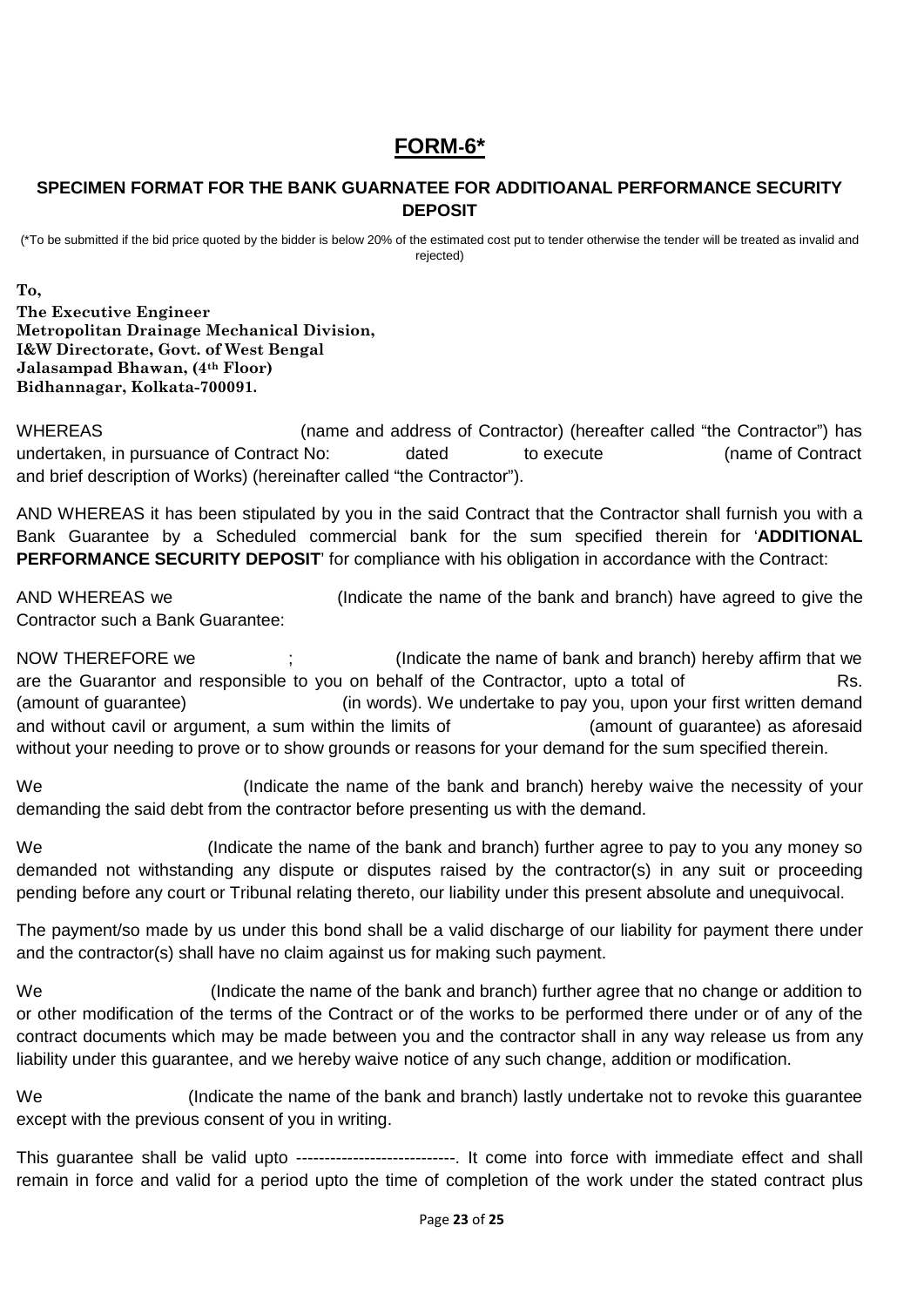claim period of six months for the Bank Guarantee. Notwithstanding, anything mentioned above, our liability against this guarantee is restricted to Rs (Rs. ) and unless a claim in writing is lodged with us within the validity period, i.e upto………………………….of this guarantee all our liabilities under this guarantee shall cease to exist.

Signed and sealed this day of 20 at

# **SIGNED, SEALED AND DELIVERED**

For and on behalf of the BANK by:

(Signature)

(Name)

(Designation)

(Code Number)

(Address)

#### **NOTES:**

i. The bank guarantee should contain the name, designation and code number of the officer(s) signing the guarantee

The address, telephone number and other details of the Head Office of the Bank as well as of issuing Branch (within West Bengal/AT PAR ANYWHERE IN INDIA only to be accepted) should be mentioned on the covering letter of issuing Branch.